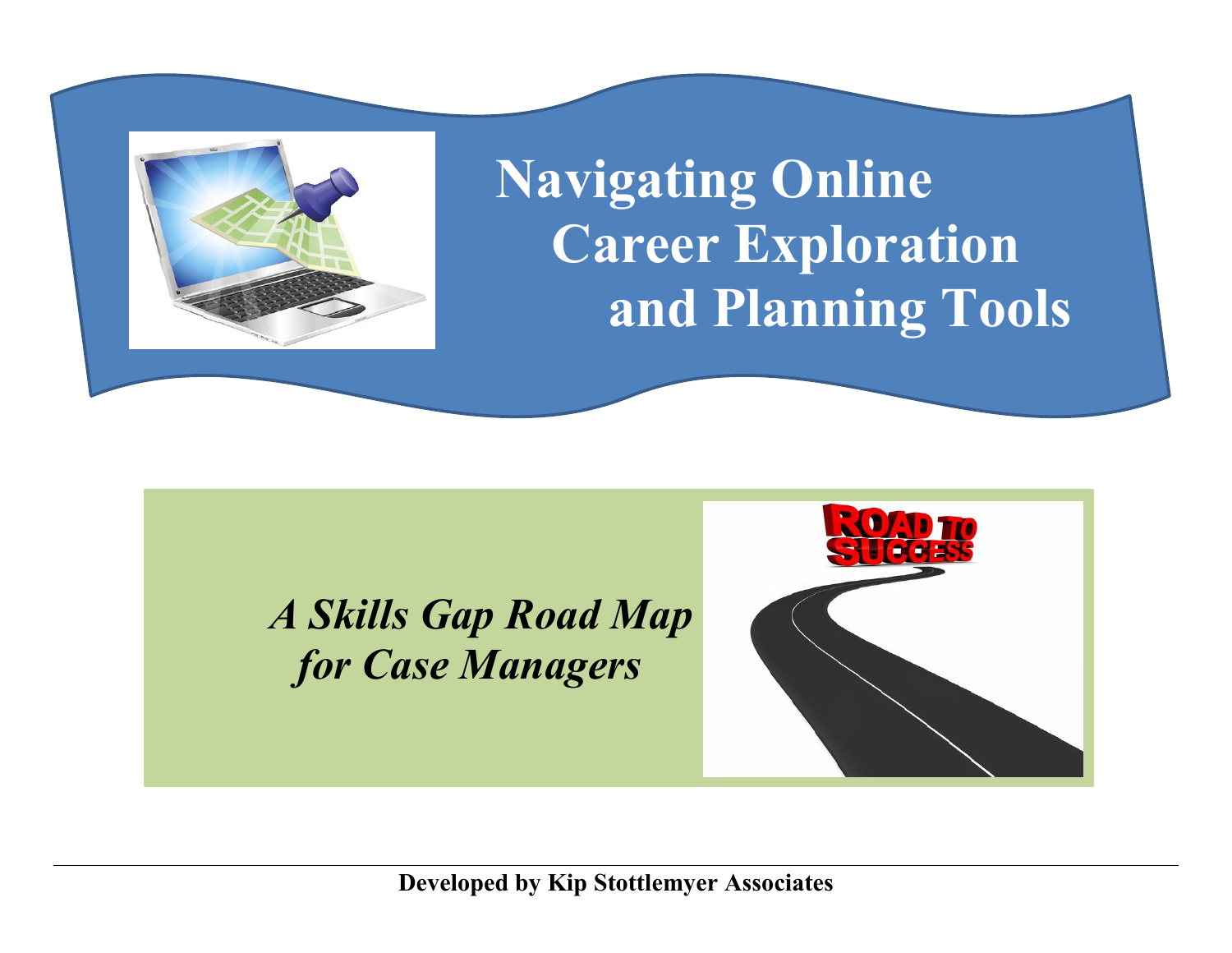### **Navigating Online Career Exploration and Planning Tools**

*A Skills Gap Road Map for Case Managers* 

- **3 organizational ideas** to help you better manage your work, your time, and your caseload!
- **8 at-a-glance templates** that highlight U.S. Department of Labor electronic career exploration tools – outlining benefits, recommendations, tips and talking points – with hyperlinks to take you directly to the site to explore and learn more!
- **3 career transition roadmaps** showing how services are delivered to assist three different dislocated workers navigate these tools in their career exploration process!
- **1 chart** with recommended e-learning resources for you to grow your skills and better use these valuable resources!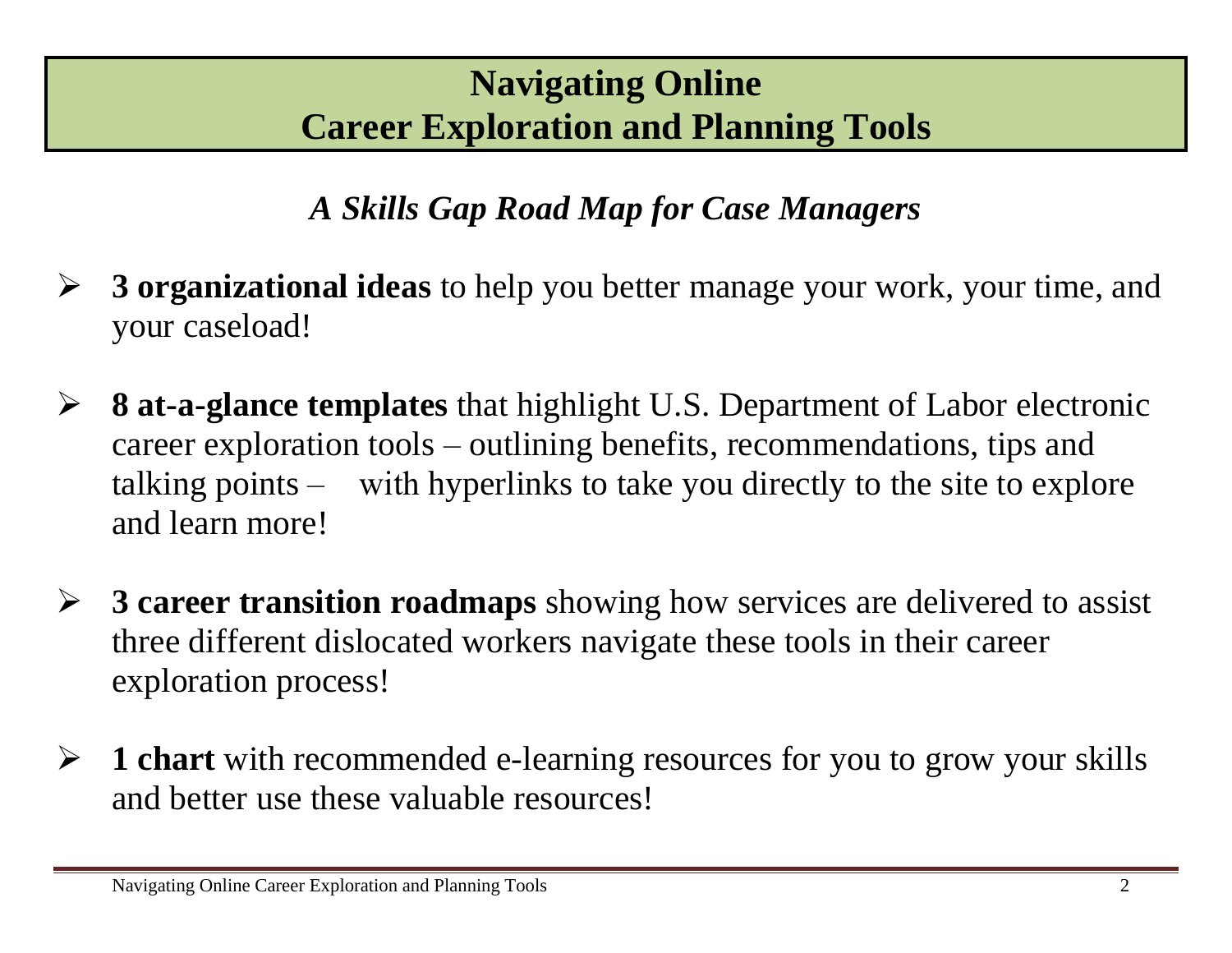#### **Meet Anita: An American Job Center Case Manager**

Anita is a veteran case manager in a local American Job Center. With twenty-three years of hands-on experience, Anita has learned many valuable lessons on how to work with different types of customers and has created personal strategies to manage her time and workload in the midst of chaos. One important lesson she learned is to continually seek out new tools and strategies to enhance her ability to serve her customers.

Recently, Anita has noticed a couple of things – there are an increasing number of dislocated workers coming into the Center and they are not the typical dislocated workers of the past. Her current dislocated worker pool ranges from highly skilled professionals with long, steady work histories to those who have struggled to find their niche in the new labor market. Even with this broad spectrum of job seekers, Anita knows that the key to a successful career transition is to help her customers identify their current skills, understand what today's labor market looks like, and outline action steps to get them back to work.

Anita, through her years of experience, has gained lots of knowledge about the world of work and has figured out numerous tricks of the trade – all of which have afforded her the opportunity to be a valuable resource to her customers. The latest additions to her arsenal of strategies for assisting

her customers are all the electronic tools for career exploration and planning. Some of her favorites are Career One Stop, My Next Move, My Skills My Future, and O\*NET Online.

Anita took it upon herself to learn more about each of these tools and how they can be used most effectively when serving her customers. Her knowledge building of these tools included attending some training sessions, accessing online resources, and "playing" with each of these tools to see what they did and how they worked. Through some hit and miss, trial and error, and initial attempts with using these tools with customers, she has developed a savvy for knowing which tools to recommend to which customers.

Anita takes great pride in doing the best possible job with her customers. She understands that one of the most daunting tasks for dislocated workers is to figure out what to do next in a tough economy and an ever-changing labor market. She never wants to just turn them loose to fumble though a career transition on their own. Many of her customers really appreciate the guidance she provides to help them plan their next career move. Anita's greatest satisfaction is when her customers say "Thank you for all your advice. You helped me make sense of all these things I knew nothing about."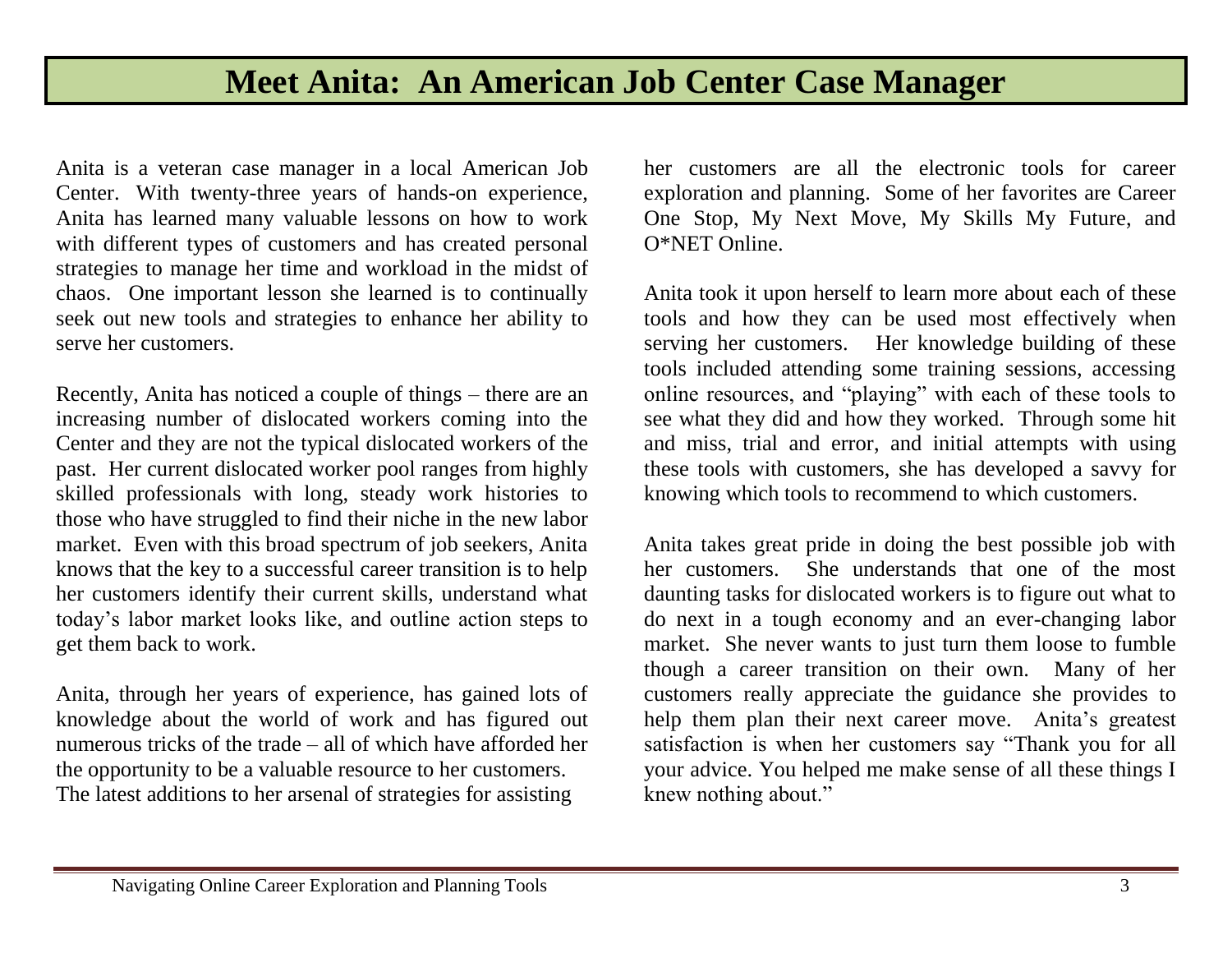#### **Defining the Case Managers' Challenges**

Dominic, the local American Job Center Manager, noticed that Anita does a great job with dislocated workers - not only in assisting them in their career transition, but also in managing her caseload/time and keeping the customer engaged in Center services. Dominic approached her to inquire about her secrets to success. Specifically, he was curious about what she does that is different than some of the other case managers.

While Anita is complimented that Dominic appreciates all her efforts, she found it puzzling to identify what she does that is out of the norm – her initial response was that she was just doing her job. Dominic pressed a little harder. He explained to Anita that she has the largest number of dislocated workers on her caseload, that she does a great job in motivating them, and that she has the most positive outcomes. He also shared that several of her coworkers have come to him about their struggles on how to work with dislocated workers. Dominic shared that he could use Anita's help to pinpoint specific issues and provide help to the rest of the staff.

Through this conversation, feedback from staff, and their own observations, Dominic and Anita created a list of issues that are challenging staff. This list included four common themes:

- 1. Staff is **overwhelmed with the number of dislocated workers** coming into the Center and feels frustrated that they are unable to give customers the great service they have come to expect. While trying their best, staff has noticed that their **customers are fumbling with self-help strategies** while in the Resource Area.
- 2. Staff is unsure about **how to best help their customers**. Dislocated workers have changed: more skilled; higher education levels; diverse career experiences; and jobs of displacement are no longer options for re-employment. Staff shared that they don't know enough about newer career fields and are **uncomfortable recommending job options** for dislocated workers to pursue.
- 3. Staff is confused on **all the different tools** to help customers make career decisions. They've heard about all the "great resources" to help dislocated workers "bridge the skills gap" and want to know **which one is best** for career transition help.
- 4. Staff want ideas on **"customer motivation"** how to convince customers to be more active in their career planning process. Staff has **"told customers"** about several resources, but they **don't seem to use these tools**.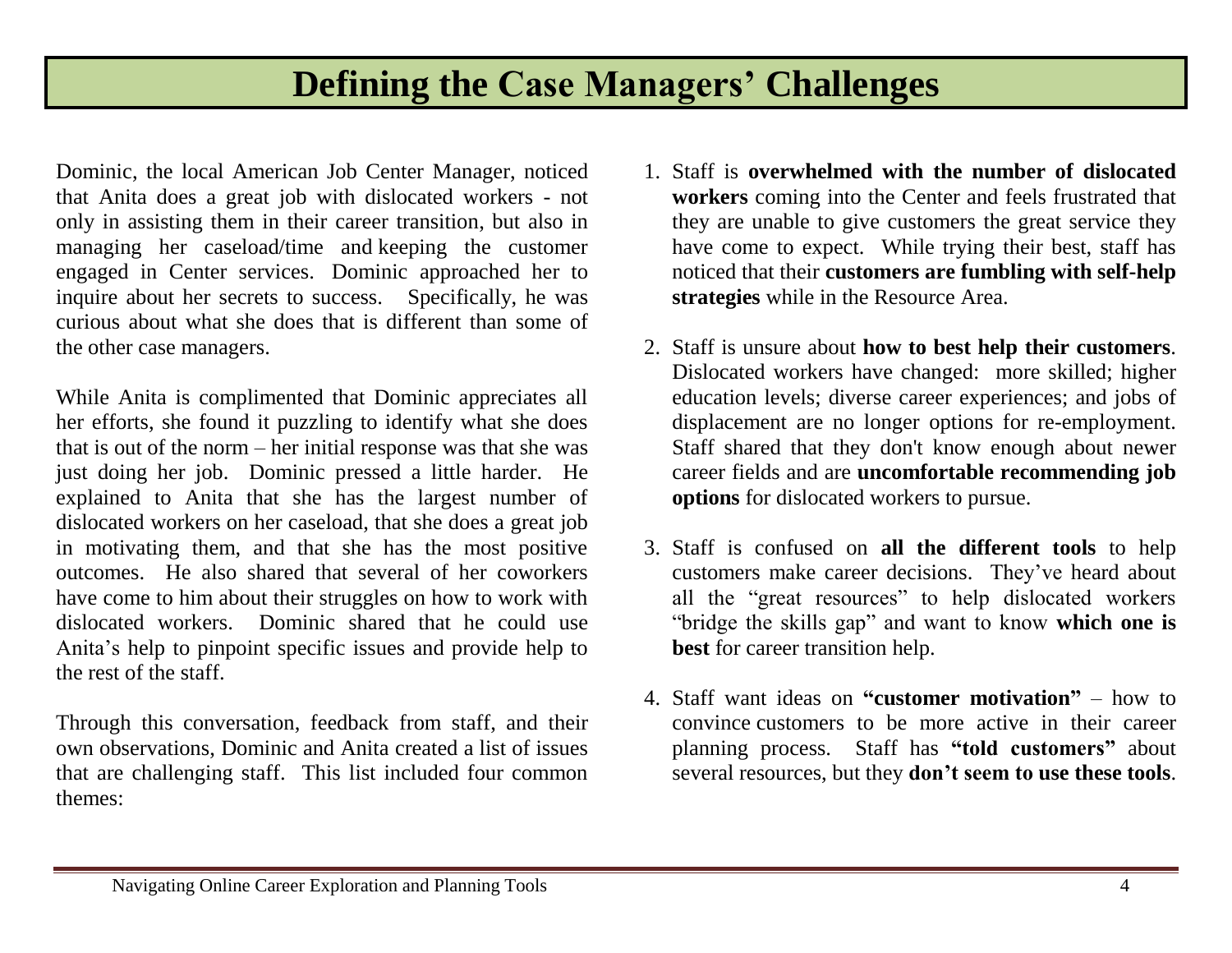#### **Creating a Solution! Sharing the Learning!**

Dominic knew that Anita was well-liked and respected by her coworkers, often seeking out her expertise and advice. He asked if she would be willing to share her learning on how she assists her dislocated workers – and she agreed. They decided that at the next staff meeting, Anita would share of her best tips, tools and strategies on how she helps her customers navigate their pathways to career success.

Anita thought about the challenges that she and her coworkers were facing. For her presentation, she decided to share her thoughts on:

- $\checkmark$  Viewing career exploration and planning as a vitally important **case management "service."**
- $\checkmark$  A simple **service planning process** she personally uses to make decisions when working with customers.
- The way she **"segments"** her dislocated worker customer pool by common characteristics to manage her caseload and recommend **"starting point"** services.
- $\checkmark$  Tapping into some popular and easily-accessible **electronic tools** – 4 websites and 4 inventories – to assist dislocated workers navigate the career transition process.
- Using these tools and processes by highlighting **how she worked with three recent customers**.
- $\checkmark$  Learning more about these tools by recommending two e-learning websites and offering action steps so her coworkers can **continue to build their personal skills**.

In the time leading up to the staff meeting, Anita worked diligently on putting together the presentation for her coworkers, in-between serving her customers. She discovered that many of the things she planned to share were second nature to her and that she needed to drill-down her presentation to address the main challenges. Being a case manager herself, she also knew that whatever she created should be simple, to the point, easily usable, and highlight main points and benefits that her coworkers could use.

Anita created 15 one-page resources, with corresponding talking points, for her presentation. She hyperlinked the recommended resource on each of these "cheat sheets" (as she liked to call them) so the staff could go directly to the sites. After the staff meeting, she gave her co-workers an electronic version of each to use as desk guides.

Anita presented the following to her coworkers at their staff meeting!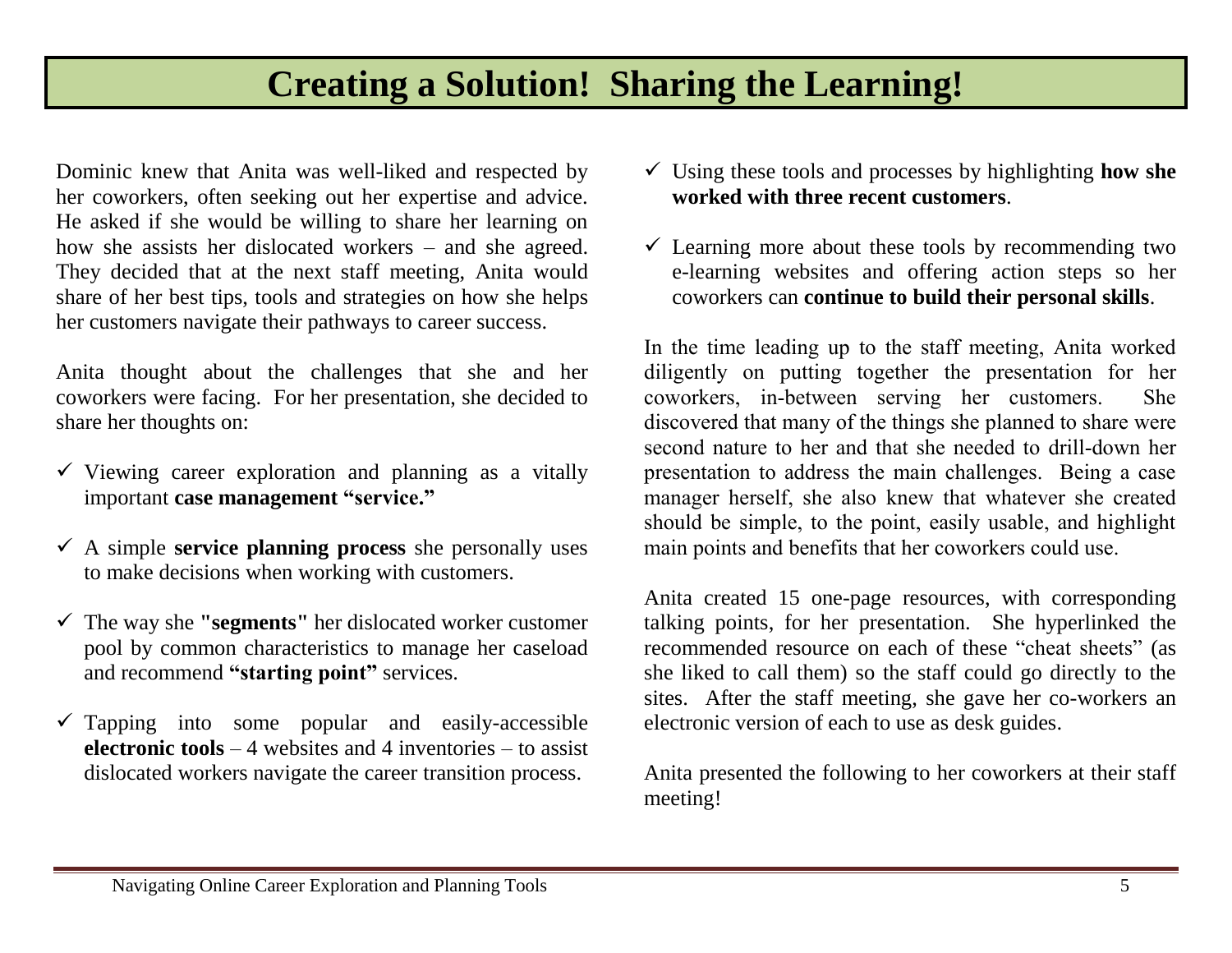## **Career Exploration and Planning: A Case Management "Service"**

| <b>Highlighting information on the</b><br>one-page staff cheat sheet: |                                                                    | Anita reinforces her main ideas<br>by presenting these talking points:                                                                                                                                                                                                                                                                                                                                                                                                                                                                                     |  |
|-----------------------------------------------------------------------|--------------------------------------------------------------------|------------------------------------------------------------------------------------------------------------------------------------------------------------------------------------------------------------------------------------------------------------------------------------------------------------------------------------------------------------------------------------------------------------------------------------------------------------------------------------------------------------------------------------------------------------|--|
| ➤                                                                     | <b>A Model of Case Management</b><br><b>Effectiveness</b> (page 7) | It is important that we view career exploration and planning as "services" and not just<br>a step in the case management process.                                                                                                                                                                                                                                                                                                                                                                                                                          |  |
|                                                                       |                                                                    | As case managers, we do many things – intake, eligibility, assessment, case notes,<br>present workshops, monitor training, follow-up, and more. These things sometimes<br>become more about "us" (i.e.: following policy/procedure, MIS tracking and<br>documentation requirements) rather than the providing services to our customers.                                                                                                                                                                                                                   |  |
|                                                                       |                                                                    | When I think about career exploration and planning as a "service" for my customers, I<br>define "service" as: a specific activity that is recommended, scheduled,<br>completed, processed, and documented.                                                                                                                                                                                                                                                                                                                                                 |  |
|                                                                       |                                                                    | As I am assisting dislocated workers in the career exploration and planning process, I<br>$\Box$<br>am continually trying to answer three questions:<br>1. Where is the job seeker now? $-$ To understand her/his current situation, skill<br>sets, work experience, and labor market strengths and short-comings.<br>2. Where does the job seeker want to $go?$ – To define end result and type of<br>career s/he is moving toward.<br>3. How will s/he get there? $-$ To recommend services, tools, strategies and<br>training to achieve her/his goals. |  |
|                                                                       |                                                                    | A simple way I summarize the purpose of our career exploration, planning and<br>training services to my customers is by stating: "Our job is to assist job seekers<br>become skilled and qualified job candidates!"                                                                                                                                                                                                                                                                                                                                        |  |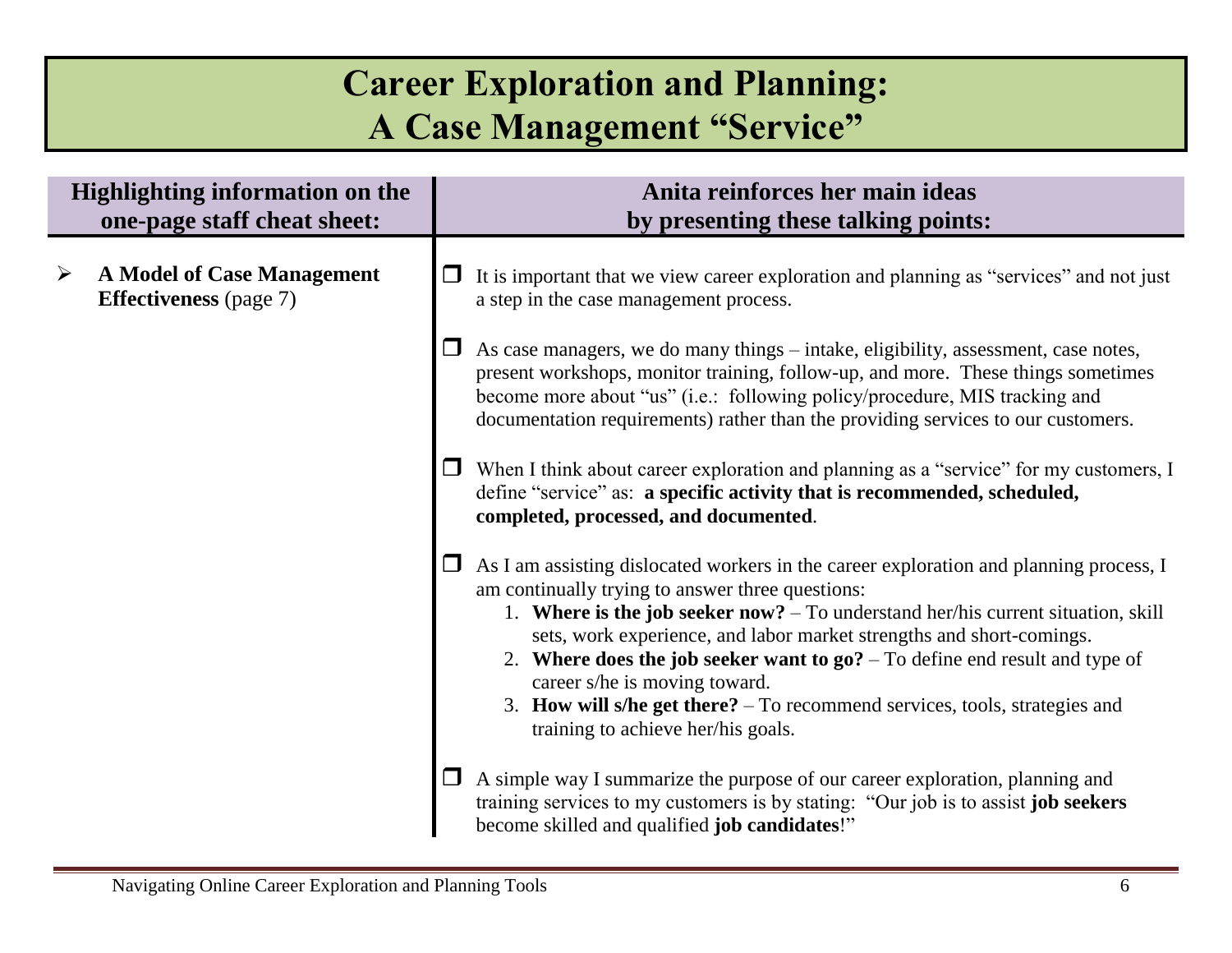

#### **Make Career Exploration and Planning a Value-Added Service**

Offer **advice;** make **recommendations;** and **promote and schedule** activities

- $\checkmark$  Point job seekers toward the **right decision-making tools** 
	- $\checkmark$  Help the job seeker **answer three questions**:
		- Where am I **now**?
		- Where do I **want to go**?
		- How will I **get there**?

**Interpret** and **translate** assessment and labor market information

*Access more information related to this Case Management Model [https://effectivecasemanagement.workforce3one.org/page/resource\\_map](https://effectivecasemanagement.workforce3one.org/page/resource_map)*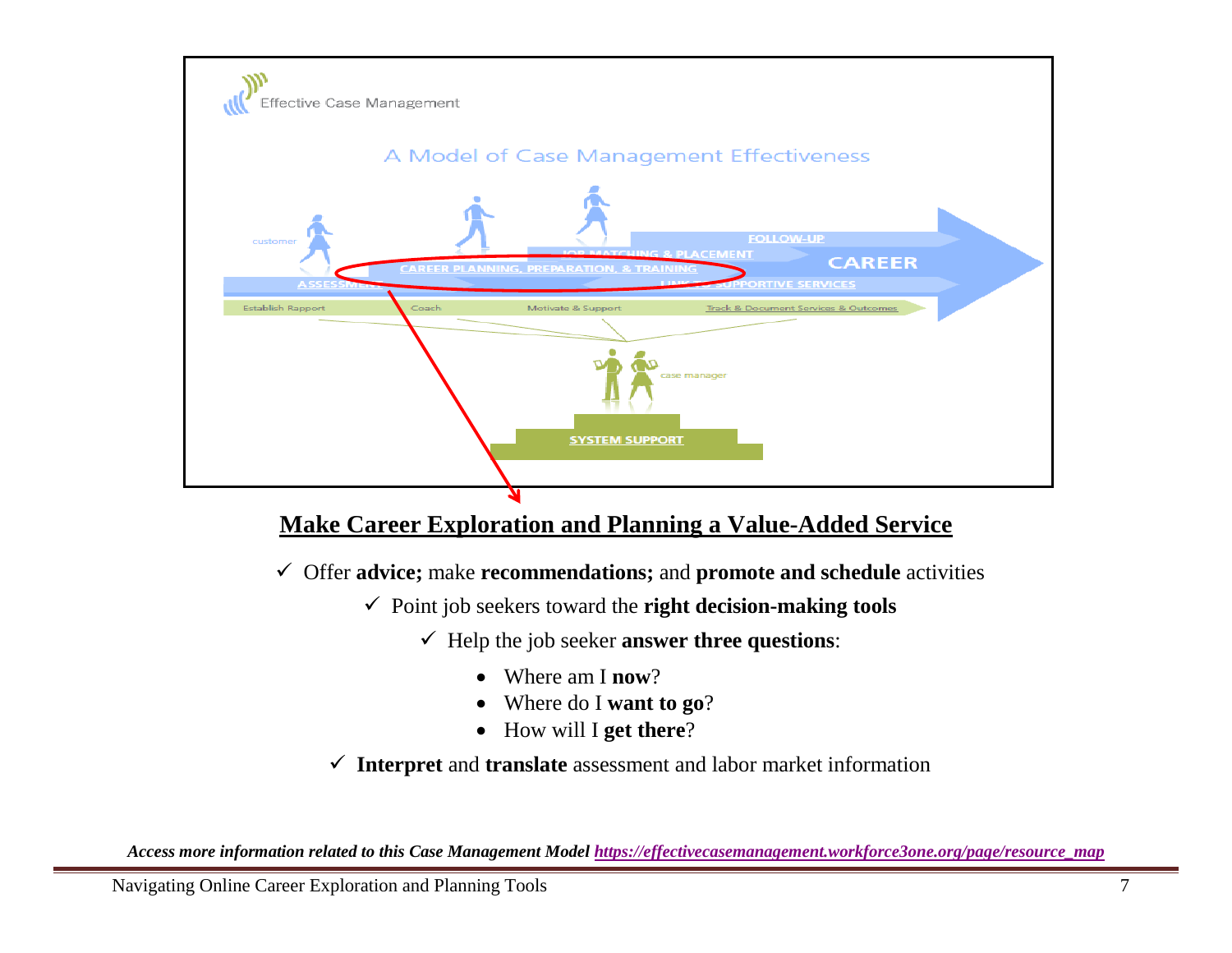# **A Service Planning Process**

| <b>Highlighting information on the</b><br>one-page staff cheat sheet:                                         | Anita reinforces her main ideas<br>by presenting these talking points:                                                                                                                                                                                                                                                                                                    |  |
|---------------------------------------------------------------------------------------------------------------|---------------------------------------------------------------------------------------------------------------------------------------------------------------------------------------------------------------------------------------------------------------------------------------------------------------------------------------------------------------------------|--|
| <b>Service Planning Process and</b><br><b>Questions to Ask Yourself to Make</b><br>Service Decisions (page 9) | The left side of this chart is the informal services planning process I use when<br>delivering career exploration services. It helps me to organize my thoughts and<br>sequence action steps that meet the needs of my customers.                                                                                                                                         |  |
|                                                                                                               | On right side of this chart are sample questions I ask myself throughout the process to<br>assist customers create a career transition roadmap. This helps me answer the<br>questions: "Where are they now?" "Where do they want to go?" and "How where<br>they get there?"                                                                                               |  |
|                                                                                                               | The two steps I find most valuable in motivating my customers are:                                                                                                                                                                                                                                                                                                        |  |
|                                                                                                               | $\checkmark$ Recommend/Schedule Service: I not only make specific recommendations to my<br>customers on how to proceed, but I also schedule the activity – get them started<br>right away, have them do "homework" by the next appointment, or set a time<br>when we can work on it together.                                                                             |  |
|                                                                                                               | $\checkmark$ Interpret Outcomes and Advise: As workforce professionals, customers look to<br>us to makes sense of all the sometimes confusing information available to them. I<br>make every attempt to "translate" labor market and assessment information into<br>understandable terms and give them my best suggestions based on my experiences<br>and knowledge base. |  |
|                                                                                                               | Just as a note, I use this process throughout service delivery. Some customers only<br>need a little nudge by pointing them in the right direction (a single activity to get them<br>to the next step), while others need more guidance to figure out where they want to go<br>(multiple sequential activities).                                                          |  |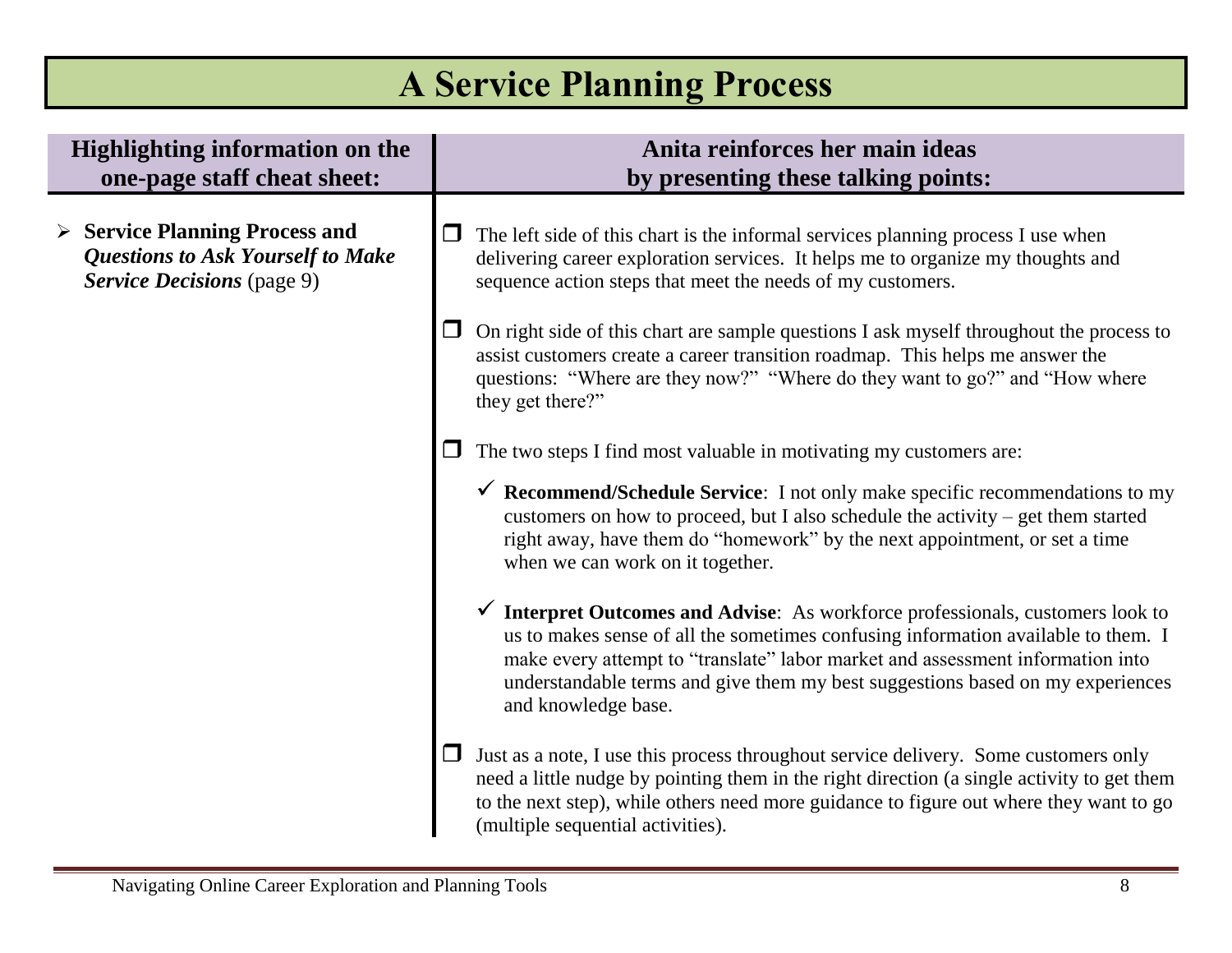

*Service Planning Process Questions to Ask Yourself to Make Service Decisions*

*From what type of job was s/he dislocated? What is her/his work and education history? What are her/his skills? Does s/he want the same or different kind of work?*

*Which of the available tools is the best place to start to help her/him get to where s/he wants to be?*

*What specific tool will I direct her/him to? How will I help her/him make the most of the tool? What will I say about the tool to tap into her/his motivation?*

*How can I add value to the process by assisting her/him interpret the outcomes of the tool? What additional guidance can I provide?*

*Does s/he now know her/his current skills and the skills needed for her/his next job? Given her/his career goals, what are the best and most logical next steps?*

*What are the best tools to help her/him target her/his job search to find a job s/he wants and is qualified for?*

*What are available options for him/her to build the needed skills for the job s/he wants?*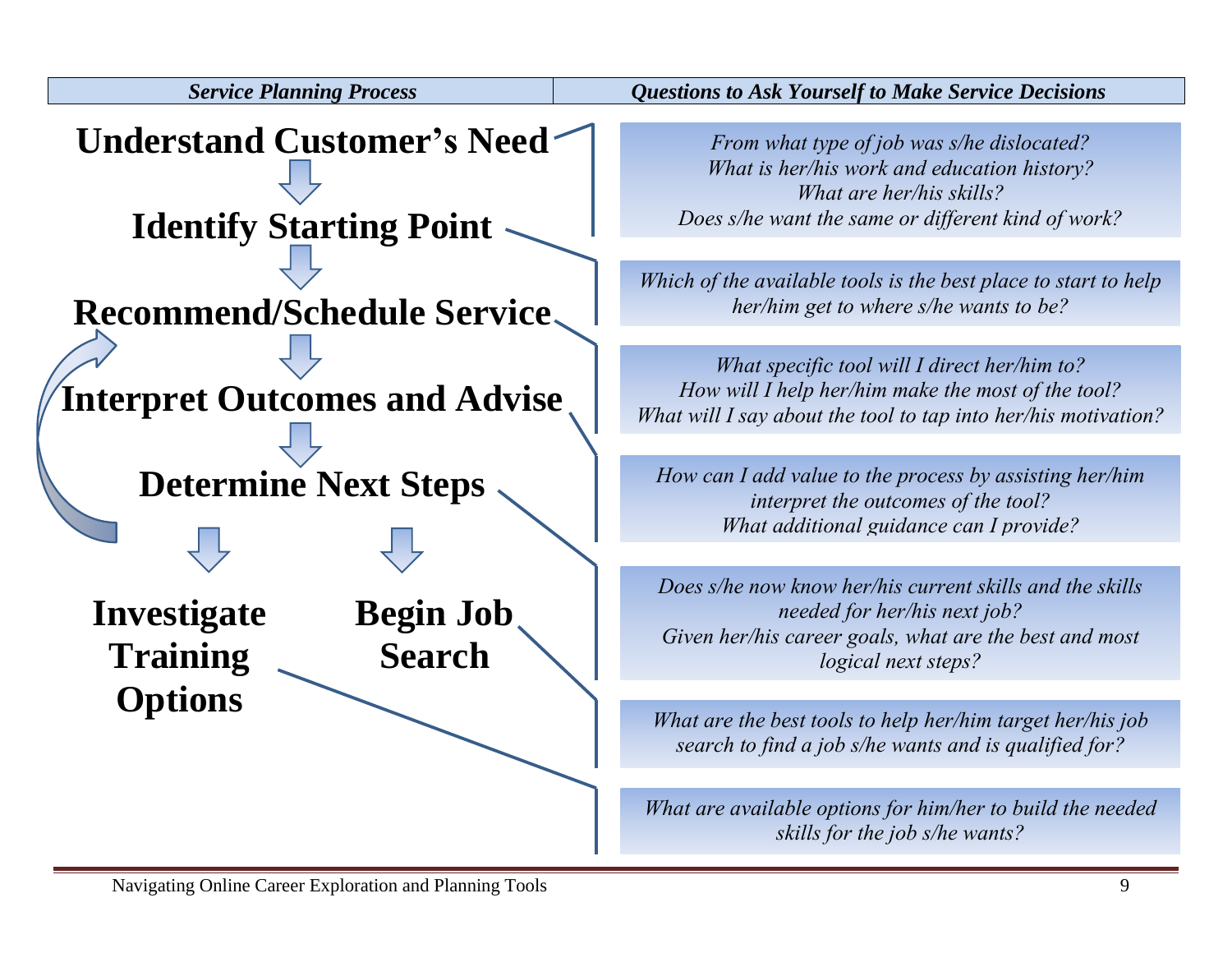### **Segmenting the Customer Pool by Common Characteristics**

| <b>Highlighting information on the</b><br>one-page staff cheat sheet:                                   | Anita reinforces her main ideas<br>by presenting these talking points:                                                                                                                                                                                        |
|---------------------------------------------------------------------------------------------------------|---------------------------------------------------------------------------------------------------------------------------------------------------------------------------------------------------------------------------------------------------------------|
| $\triangleright$ Starting Where Customers Are to<br><b>Get Them Where They Want to Go!</b><br>(page 11) | There are many of customers who use our services. While our Center<br>$\Box$<br>procedures provide us with the overall strategy for managing our work, I also<br>use personal organizational and time management strategies to handle my large<br>caseload.   |
|                                                                                                         | $\Box$ I "segment" my dislocated worker customers based on similar and common<br>characteristics of "where they are" when the begin services. I consider their<br>work history, type of jobs, current skills, and future interests (left column of<br>chart). |
|                                                                                                         | I then think about how our services can assist customers (middle column of<br>$\Box$<br>chart) and target services toward the desired outcomes (right column of chart) –<br>an end-results "checklist" of what we need to accomplish.                         |
|                                                                                                         | I use this strategy to:                                                                                                                                                                                                                                       |
|                                                                                                         | $\checkmark$ Standardize my service delivery<br>$\checkmark$ Describe and package our services<br>$\checkmark$ Recommend starting services                                                                                                                    |
|                                                                                                         |                                                                                                                                                                                                                                                               |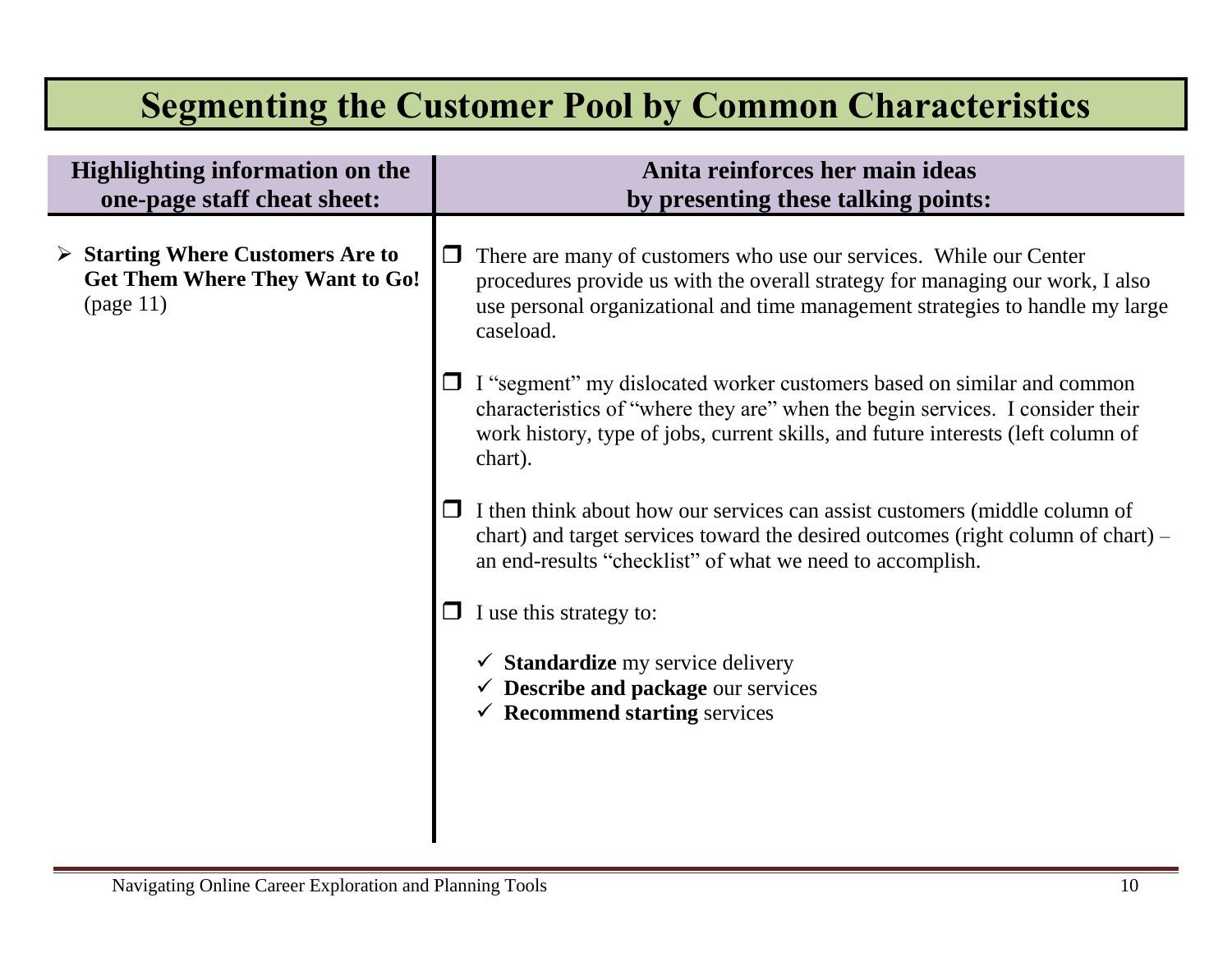#### **Starting Where Customers Are to Get Them Where They Want to Go!**

| <b>For Dislocated Workers Who:</b>                                                                                                                                                                                                                                                                                                                                                                               | <b>Career Exploration and Planning</b><br><b>Services Should Assist Customers:</b>                                                                                                                               | <b>Service Outcomes Should</b><br><b>Result in Customers:</b>                                                                                                                                                                                                                                                                                                                                                                    |
|------------------------------------------------------------------------------------------------------------------------------------------------------------------------------------------------------------------------------------------------------------------------------------------------------------------------------------------------------------------------------------------------------------------|------------------------------------------------------------------------------------------------------------------------------------------------------------------------------------------------------------------|----------------------------------------------------------------------------------------------------------------------------------------------------------------------------------------------------------------------------------------------------------------------------------------------------------------------------------------------------------------------------------------------------------------------------------|
| Have recent labor market attachment<br>Have marketable skills<br>Are interested in staying in the same career field                                                                                                                                                                                                                                                                                              | Identify their current skills and learn about<br>jobs where those skills are needed, so they<br>can get back to work as soon as possible                                                                         | $\checkmark$ Knowing their skills<br>$\checkmark$ Honing in on job options<br>Packaging their skills for desired job<br>Targeting job search activities                                                                                                                                                                                                                                                                          |
| Have a substantial work history<br>Have good skill sets<br>Would like to stay in current career field<br>Are experiencing difficulty in moving up the career<br>ladder<br>OR<br>Have substantial work history<br>Have good skill sets in the work they used to do<br>Are interested in changing career fields<br>$\bullet$<br>Are not sure how their current skills align with<br>different career opportunities | Investigate career options, identify their<br>current skills, and determine what skills are<br>needed for the job they want, so they can<br>enter a new occupation or advance within<br>their current occupation | $\checkmark$ Knowing their current skills<br>$\checkmark$ Redirecting their career path<br>$\checkmark$ Understanding how to use current<br>skills in new ways<br>$\checkmark$ Re-packaging current skills for a new<br>or different job<br>$\checkmark$ Knowing skills they need to get the<br>job they want<br>$\checkmark$ Identifying training options to gain<br>new skills<br>$\checkmark$ Targeting job search activities |
| Have limited or sporadic work history<br>Are not sure of their skills<br>$\bullet$<br>Are not sure what they want to do<br>OR<br>Have a long work history in same job or occupation<br>Have outdated skills that do not align with current<br>demand jobs<br>Have been displaced from a declining demand job or<br>a disappearing industry                                                                       | Determine appropriate career options,<br>identify current skills they have for their<br>desired their job, and build the new skills for<br>that job so they can enter or re-enter the<br>labor force             | Knowing their skills<br>$\checkmark$ Identifying their career options<br>$\checkmark$ Understanding how their skills can be<br>used on various jobs<br>$\checkmark$ Packaging current skills for new or<br>different job<br>$\checkmark$ Knowing new skills they will need to<br>get the job they want<br>$\checkmark$ Identifying training options to gain<br>new skills<br>$\checkmark$ Targeting job search activities        |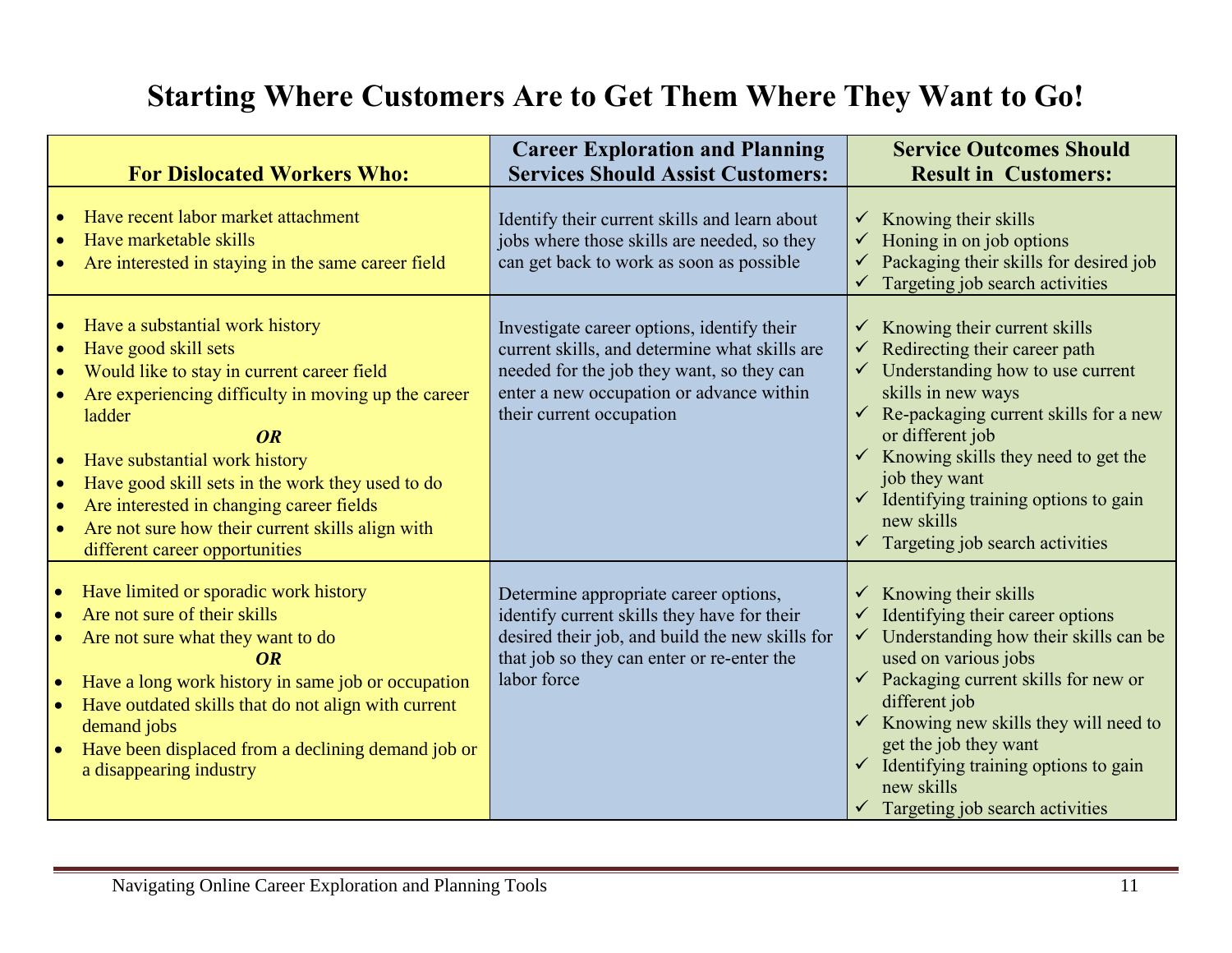#### **Using Electronic Tools in Your Career Exploration and Planning Services**

| <b>Highlighting information on the</b><br>one-page staff cheat sheets:                                                                                                                   | Anita reinforces her main ideas<br>by presenting these talking points:                                                                                                                                                                                                                                                                                                  |
|------------------------------------------------------------------------------------------------------------------------------------------------------------------------------------------|-------------------------------------------------------------------------------------------------------------------------------------------------------------------------------------------------------------------------------------------------------------------------------------------------------------------------------------------------------------------------|
| <b>Career Planning Tools:</b><br>$\triangleright$ Career One Stop At-A-Glance<br>(page 14)                                                                                               | There are many, many great resources on the market for career exploration and<br>planning. We use several different ones in our Center and you are very familiar<br>with what they do and how to use them.                                                                                                                                                              |
| $\triangleright$ My Next Move At-A-Glance<br>$\left(\text{page 15}\right)$<br>$\triangleright$ My Skills My Future At-A-Glance<br>(page 16)<br>$\triangleright$ O*NET Online At-A-Glance | Over the past few months, I have integrated the use of some additional widely-<br>available "electronic" career exploration and planning tools with my job<br>seekers. Some of these tools have been around for a while and others are<br>newer.                                                                                                                        |
| (page 17)<br><b>Career Exploration Inventories:</b><br>$\triangleright$ Skills Profiler At-A-Glance (page 18)<br>$\triangleright$ Interest Profiler At-A-Glance                          | Based on my experience, I have four "go-to" electronic tools – Career One<br>Stop, My Next Move, My Skills My Future, and O*NET Online – that I now<br>regularly use with my customers. Within these tools, are also four of my<br>favorite career exploration inventories - Skills Profiler, Interest Profiler, Work<br>Importance Locator, and Employability Checkup. |
| (page 19)<br>$\triangleright$ Work Importance Locator At-A-<br>Glance (page 20)<br>$\triangleright$ Employability Checkup At-A-Glance                                                    | Most of you have heard of these tools; some of you have attended training<br>sessions or webinars on how to navigate them, and a few of you are already<br>using them with your customers.                                                                                                                                                                              |
| (page 21)                                                                                                                                                                                | Here is what I have learned while using these tools with my customers:<br>$\checkmark$ These tools have many similarities – they focus on career exploration and<br>planning, identifying skills, and comparing current skills to needed skills,<br>options for building new skills.                                                                                    |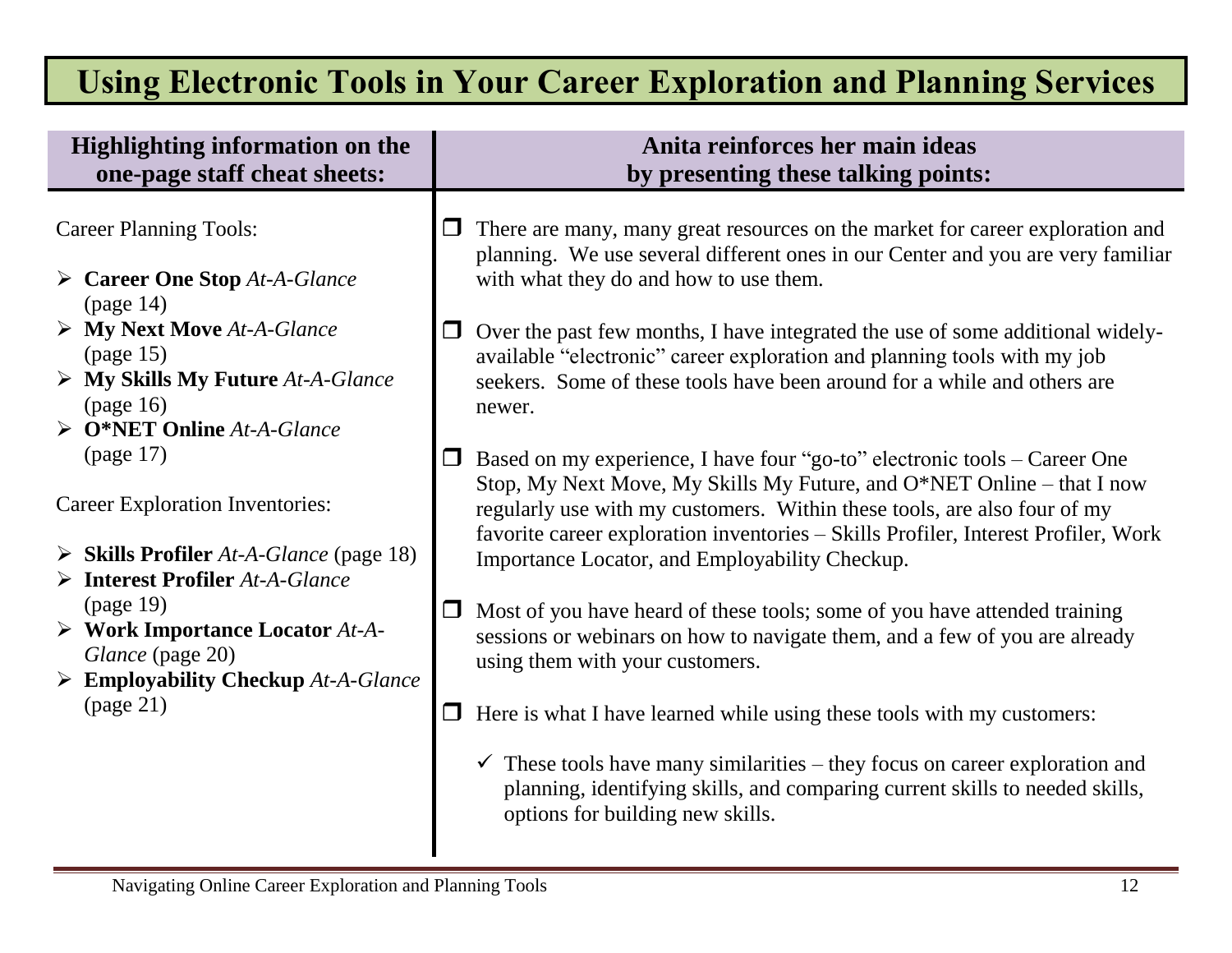- Continued...  $\checkmark$  They are also different in many ways type of customer they were designed for, level of information detail, process to navigate, where they begin the career exploration process, and level to which they "walk through the process" or provide links to other information.
	- $\checkmark$  All of these tools and inventories are great resources for customers. The key is to know how to best use each of them with different types of customers to achieve the desired outcome.
	- $\checkmark$  Customers have the greatest success using these when a specific tool and/or inventory is recommended to them as an initial starting point based on their individual situations, followed by additional "next step" recommendations as needed.
	- $\checkmark$  Based on customers' feedback and reactions, they are most motivated to use the recommended tool or inventory when they know how to access it, how it works, and what it does for them.
	- $\Box$  I have created an "At-A-Glance" template for each of my "go-to tools" that you can use as a desk guide resource as you continue to build your expertise in using these tools with your customers.
	- $\Box$  I will also e-mail these templates to you so you can save them in your computer and access this summary information whenever you want. The templates are also hyperlinked to take you right to the tools!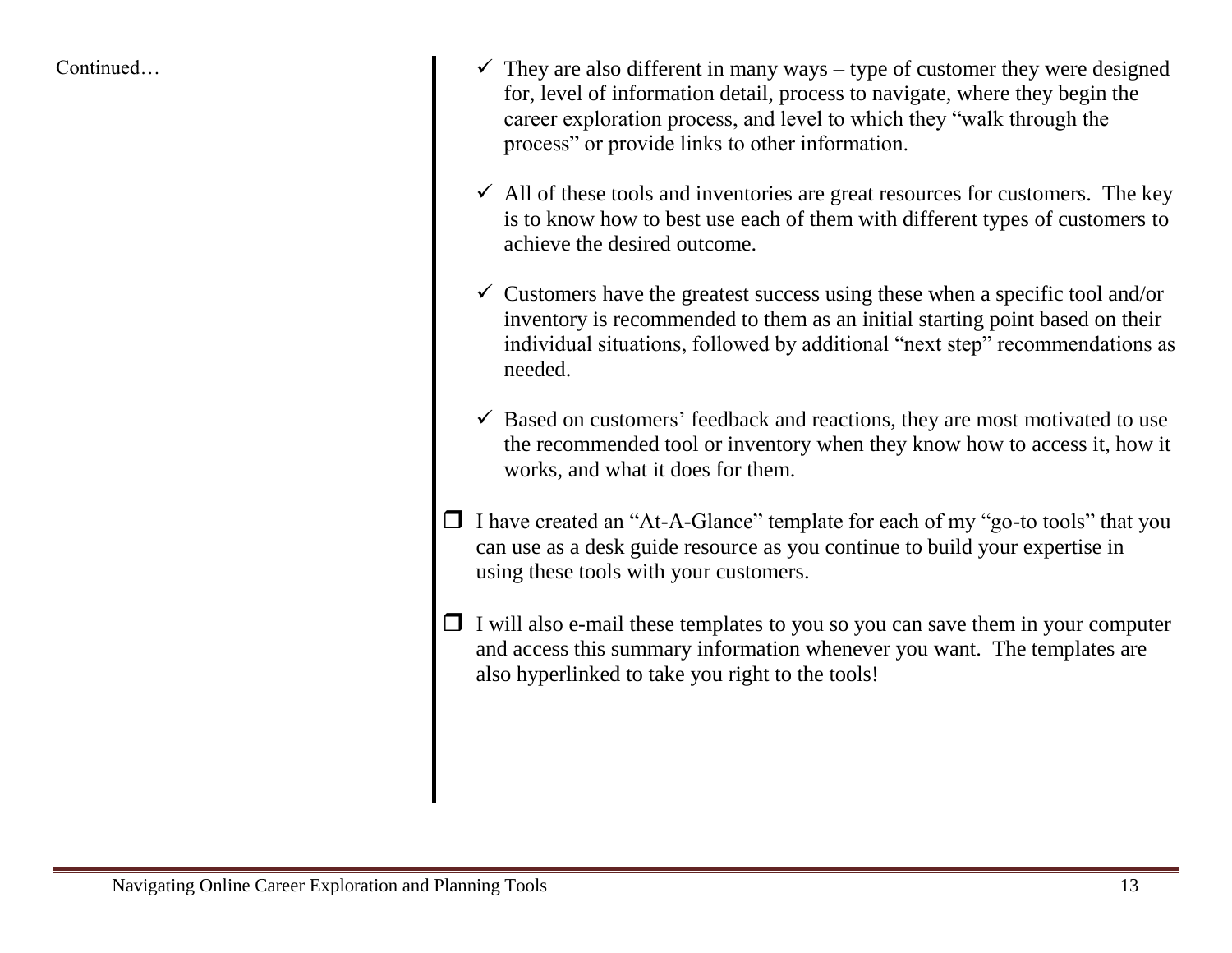# **Career One Stop**

#### At-A-Glance

|                          | <b>Recommended Starting Point</b>                                                                                                                                                                                                                                                                                                                                                                                                                          |                                                                                                                                                                                                                                                                                                                                                                                                                                                                                                                                                                                                           | <b>Includes Career Exploration</b>                                                                                                                                                                                                                                                                                                                                                                                                                                                                                                |
|--------------------------|------------------------------------------------------------------------------------------------------------------------------------------------------------------------------------------------------------------------------------------------------------------------------------------------------------------------------------------------------------------------------------------------------------------------------------------------------------|-----------------------------------------------------------------------------------------------------------------------------------------------------------------------------------------------------------------------------------------------------------------------------------------------------------------------------------------------------------------------------------------------------------------------------------------------------------------------------------------------------------------------------------------------------------------------------------------------------------|-----------------------------------------------------------------------------------------------------------------------------------------------------------------------------------------------------------------------------------------------------------------------------------------------------------------------------------------------------------------------------------------------------------------------------------------------------------------------------------------------------------------------------------|
| <b>Tool</b>              | for Dislocated Workers Who:                                                                                                                                                                                                                                                                                                                                                                                                                                | <b>Benefits of This Tool</b>                                                                                                                                                                                                                                                                                                                                                                                                                                                                                                                                                                              | <b>Inventories/Assessments</b>                                                                                                                                                                                                                                                                                                                                                                                                                                                                                                    |
| <b>CareerOneStop.org</b> | Have marketable skills and<br>٠<br>know what types of jobs they<br>want<br>Are seasoned workers and not<br>٠<br>sure how their skills apply to<br>today's labor market<br>Are mid-career and want to<br>$\blacksquare$<br>advance within their field<br>Are moderately website savvy<br>٠<br>since there are many resource<br>options<br>Like to browse, explore, and<br>$\blacksquare$<br>collect lots of information in<br>their decision-making process | This website contains a<br>comprehensive package of tools<br>where job seekers can assess their<br>skills, explore occupations, identify<br>training options, find job leads, and<br>enhance their job search skills.<br>In the <b>Explore Careers</b> section,<br>customers can walk through a<br>seven-step process to fully<br>investigate their options from start<br>to finish or jump to specific<br>activities which best meet their<br>needs.<br>No matter which pathway they<br>select or where they start, there are<br>many prompter questions and tips to<br>help customers make decisions on | <b>Skills Profiler</b> walks job seekers<br>through a series of steps to<br>discover the skills they have and<br>how those skills align with jobs<br>of interest.<br><b>Work Importance Locator</b><br>helps job seekers identify job<br>features which are important to<br>them (links to O*NET Resource<br>Center downloadable tool).<br><b>Employability Checkup</b><br>provides job seekers with a<br>snapshot of their ability to find<br>employment in a specific<br>occupation at a specific wage in a<br>given locations. |
|                          | Are interested in further<br>$\blacksquare$<br>education and training                                                                                                                                                                                                                                                                                                                                                                                      | what is right for them and where to<br>go next!                                                                                                                                                                                                                                                                                                                                                                                                                                                                                                                                                           |                                                                                                                                                                                                                                                                                                                                                                                                                                                                                                                                   |

Explore Careers:<http://www.careerinfonet.org/EXPLORE/View.aspx?pageID=1> Skills Profiler: <http://www.careerinfonet.org/skills/default.aspx?nodeid=20> Work Importance Locator: <http://www.onetcenter.org/WIP.html> Employability Checkup: [http://www.careerinfonet.org/employabilitycheckup/emp\\_ask.asp?nodeid=15](http://www.careerinfonet.org/employabilitycheckup/emp_ask.asp?nodeid=15)

Navigating Online Career Exploration and Planning Tools 14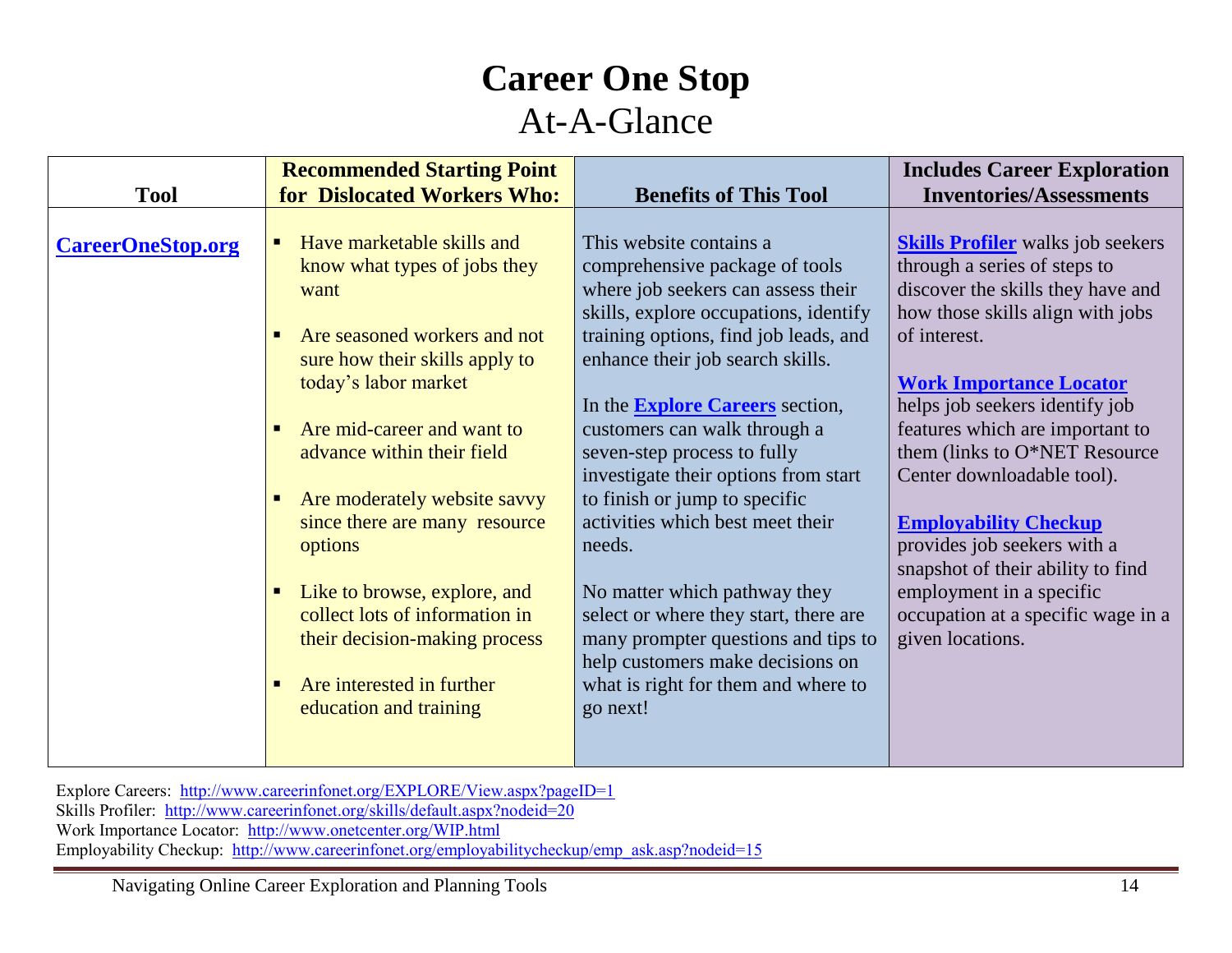### **My Next Move** At-A-Glance

|                       | <b>Recommended Starting Point</b>                                                                                                                                                                                                                                                                                                                                                                                       |                                                                                                                                                                                                                                                                                                                                                                                                                                                                             | <b>Includes Career Exploration</b>                                                                                                                                                                                  |
|-----------------------|-------------------------------------------------------------------------------------------------------------------------------------------------------------------------------------------------------------------------------------------------------------------------------------------------------------------------------------------------------------------------------------------------------------------------|-----------------------------------------------------------------------------------------------------------------------------------------------------------------------------------------------------------------------------------------------------------------------------------------------------------------------------------------------------------------------------------------------------------------------------------------------------------------------------|---------------------------------------------------------------------------------------------------------------------------------------------------------------------------------------------------------------------|
| <b>Tool</b>           | for Dislocated Workers Who:                                                                                                                                                                                                                                                                                                                                                                                             | <b>Benefits of this Tool</b>                                                                                                                                                                                                                                                                                                                                                                                                                                                | <b>Inventories/Assessments</b>                                                                                                                                                                                      |
| <b>MyNextMove.org</b> | Are re-entering the labor<br>ш<br>market after being out of the<br>workforce for a period of time<br>Are unsure of what they want<br>to do<br>Have an idea about jobs they<br>may like, but haven't quite<br>yet made up their mind<br>Like "snapshots" of<br>information that are quickly<br>accessible and easily<br>understandable<br>Have limited experience with<br>computers and/or fear the use<br>of technology | Simple to understand and easy to<br>navigate tool with options for job<br>seekers to explore careers in three<br>different ways:<br>1. Search by key words that<br>describe their dream job<br>2. Look up information by job<br>titles<br>3. Answer questions about the<br>type of work they might enjoy<br>Each of the options leads them to<br>a one-page summary of needed<br>skills, training, future job<br>outlook, salary information, and<br>links to job openings. | <b>Interest Profiler</b> helps job<br>seekers find out about their<br>interests and how those<br>interests align with potential<br>careers (simplified 60-question<br>online version of O*NET<br>Interest Profiler) |
|                       |                                                                                                                                                                                                                                                                                                                                                                                                                         |                                                                                                                                                                                                                                                                                                                                                                                                                                                                             |                                                                                                                                                                                                                     |

Interest Profiler: <http://www.mynextmove.org/explore/ip>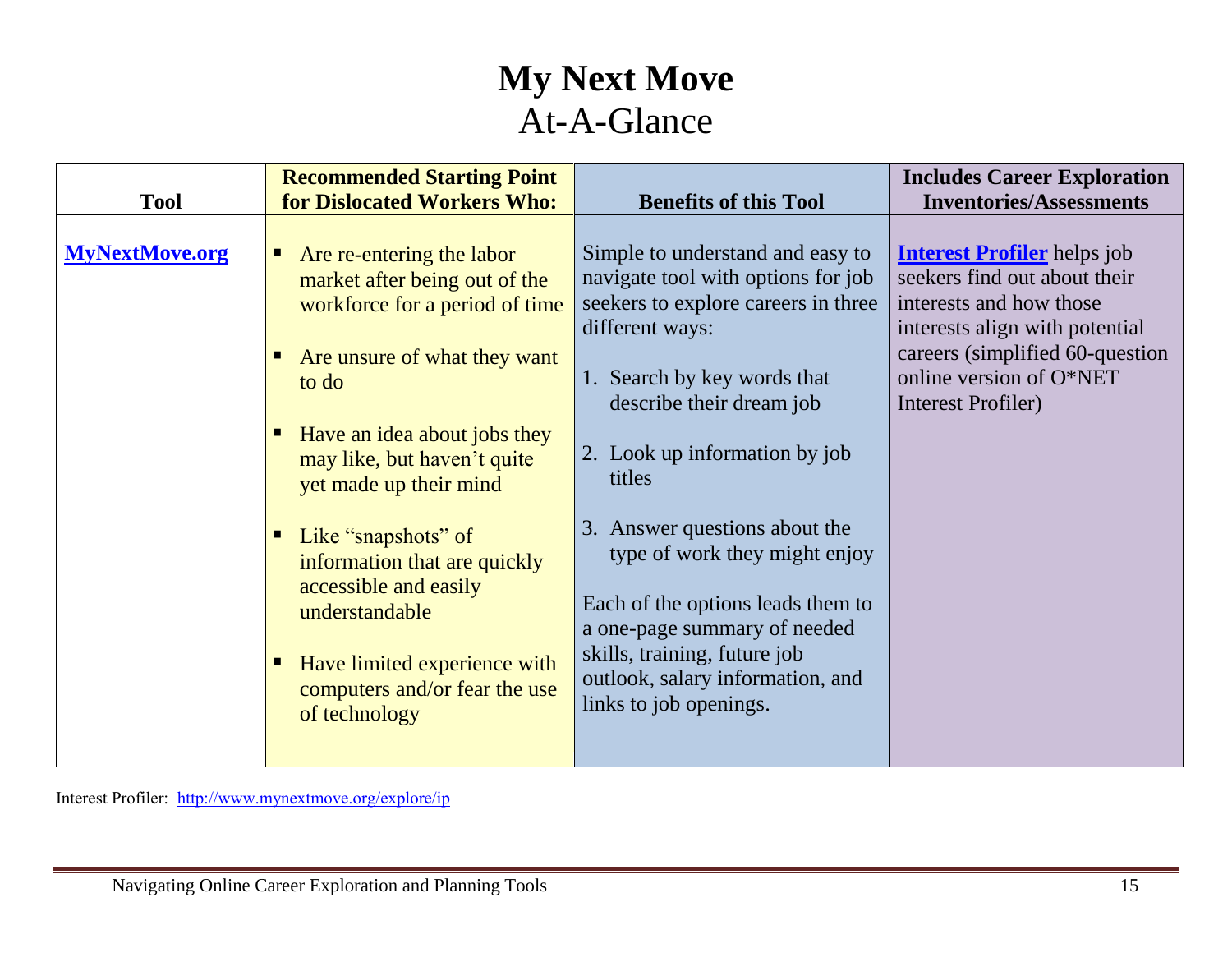# **My Skills My Future** At-A-Glance

| <b>Tool</b>                 | <b>Recommended Starting Point for</b><br><b>Dislocated Workers Who:</b>                                                                                                                         | <b>Benefits of this Tool</b>                                                                                                                                                                                                                                                                                         |
|-----------------------------|-------------------------------------------------------------------------------------------------------------------------------------------------------------------------------------------------|----------------------------------------------------------------------------------------------------------------------------------------------------------------------------------------------------------------------------------------------------------------------------------------------------------------------|
| <b>MySkillsMyFuture.org</b> | Have a long and steady work history in<br>the same job<br>Are highly skilled in specialized jobs or<br>careers                                                                                  | This tool provides a wealth of information and<br>resources to job seekers by exploring how their<br>most recent job or past work experience has<br>prepared them for potential future jobs and<br>careers.                                                                                                          |
|                             | Want to quickly see how their current<br>skills apply to a variety of different jobs<br>Are interested in changing careers<br>May be interested in training for their<br>next job or new career | By simply entering their most recent job or a past<br>job in which they have vast experience, job<br>seekers get a list of "best match" jobs from which<br>they can then:<br>learn more about the jobs<br>see how their skills align with different jobs<br>explore training opportunities to build needed<br>skills |
|                             | Want to access a comprehensive tool that<br>recommends next career options                                                                                                                      | learn about job openings in their community,<br>п<br>and<br>apply for the jobs for which they are interested<br>and qualified<br>Job seekers can also produce a side-by-side review<br>of how their most recent job compares to their<br>desired job to assist in identifying skill gaps.                            |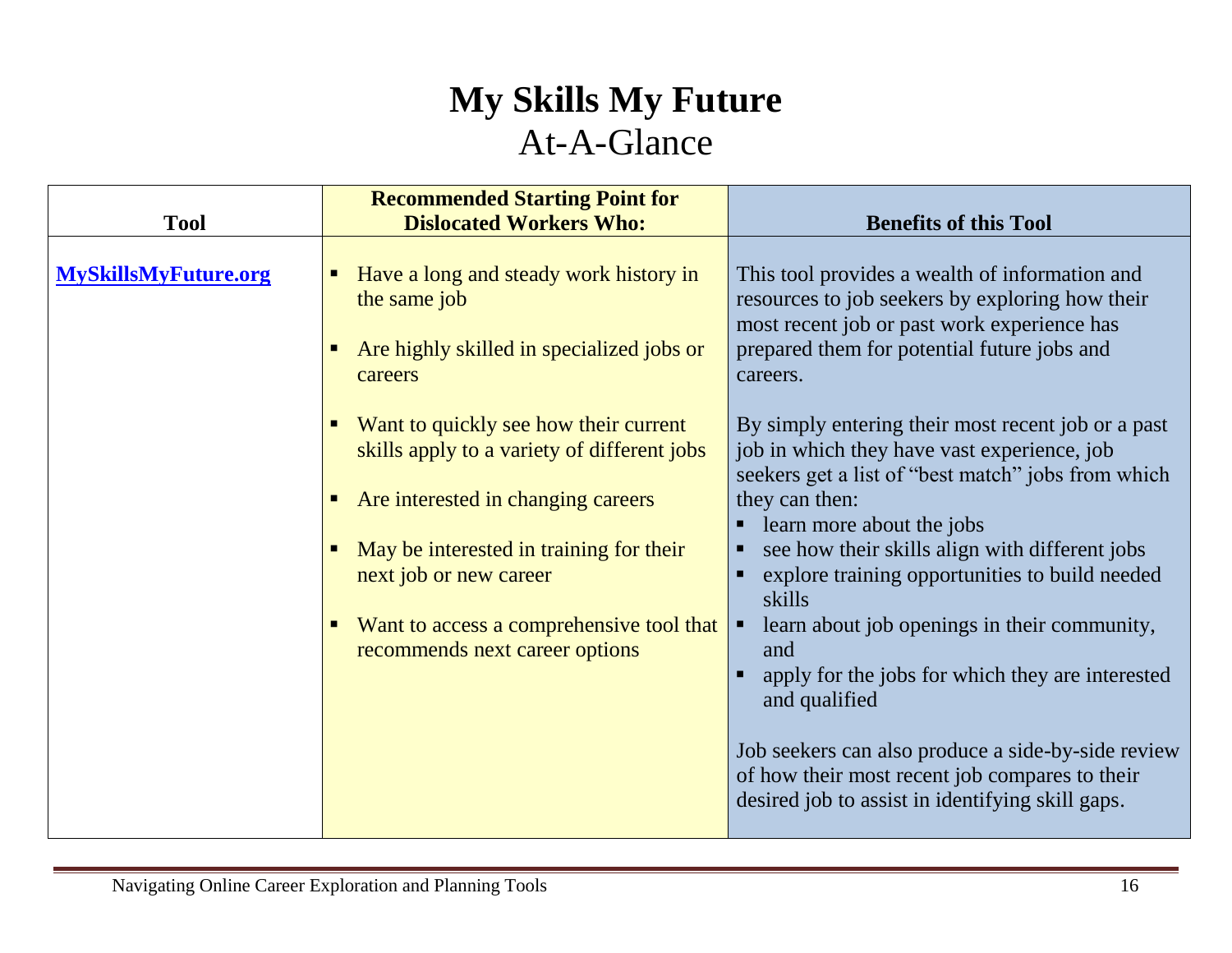### **O\*NET Online** At-A-Glance

| <b>Electronic Tool</b> | <b>Recommended Starting Point for</b><br><b>Dislocated Workers Who</b>                                                                                                                                                                                                                                                                                                                                                                                                                                                                                               | <b>Benefits of this Tool</b>                                                                                                                                                                                                                                                                                                                                                                                                                                                                                                                                                                                                                                                                                                                                      |
|------------------------|----------------------------------------------------------------------------------------------------------------------------------------------------------------------------------------------------------------------------------------------------------------------------------------------------------------------------------------------------------------------------------------------------------------------------------------------------------------------------------------------------------------------------------------------------------------------|-------------------------------------------------------------------------------------------------------------------------------------------------------------------------------------------------------------------------------------------------------------------------------------------------------------------------------------------------------------------------------------------------------------------------------------------------------------------------------------------------------------------------------------------------------------------------------------------------------------------------------------------------------------------------------------------------------------------------------------------------------------------|
| <b>ONETOnline.org</b>  | Have a steady work history but have<br>$\blacksquare$<br>changed jobs several times and are trying<br>to establish their career path<br>Want to see how their specific skills,<br>abilities and interests (the outcomes of<br>completed career planning<br>inventories/assessments) align with<br>careers of interest<br>Are a bit more sophisticated in<br>understanding the world of work and<br>technical language<br>Are collaborating with their case<br>manager, who is advising them on how<br>to interpret and apply career<br>inventory/assessment outcomes | This tool provides a wealth of in-depth<br>information on any given occupation. Job seekers<br>can start their career exploration:<br>• by identifying a job they would like<br>• by investigating groups of similar jobs, or<br>• by searching jobs which use their current skills<br>All these career exploration options lead job<br>seekers to an occupational report that can be<br>viewed in summary, in detail, or with customized<br>information.<br>These occupational summaries provide a<br>comprehensive listing of the skills, abilities,<br>knowledge and tools/technology required for any<br>given job -- they even align with information job<br>seekers discover about themselves through the<br>Work Importance Locator and Interest Profiler. |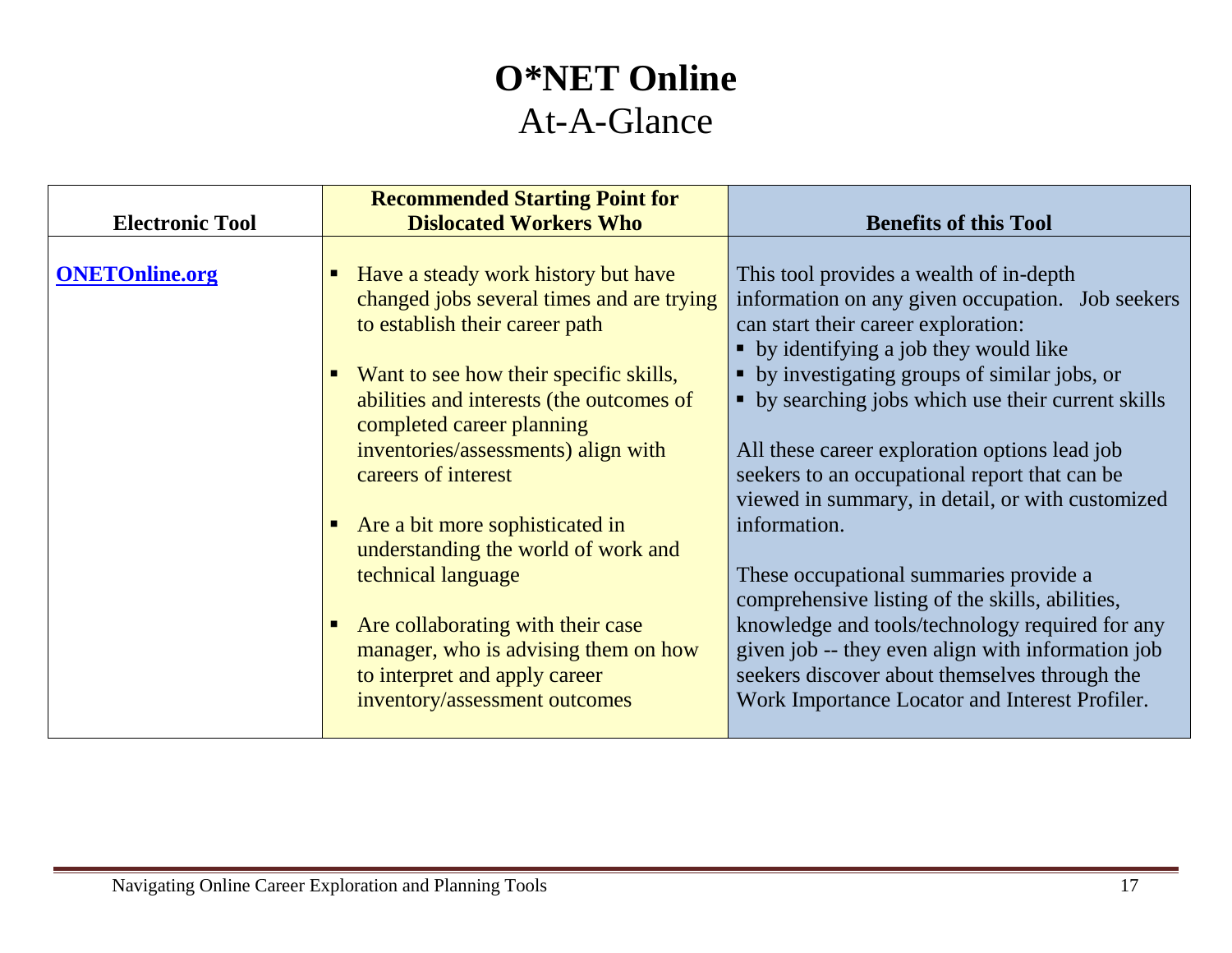#### **Skills Profiler** *At-A-Glance*

| <b>How it Works!</b>                                                                                                                                                                                                                                                                                                                                                              | <b>Messages to Promote Tool Use and Motivate Customer!</b>                                                                                                                                                                                                                                                              |
|-----------------------------------------------------------------------------------------------------------------------------------------------------------------------------------------------------------------------------------------------------------------------------------------------------------------------------------------------------------------------------------|-------------------------------------------------------------------------------------------------------------------------------------------------------------------------------------------------------------------------------------------------------------------------------------------------------------------------|
| The <b>Skills Profiler</b> produces a self-identified list of skills that job<br>seekers currently have and then matches those skills to a variety of<br>job options. This two-step inventory is rather simple to complete.<br>First, job seekers <b>generate a list of personal skills</b> by:<br>$\triangleright$ starting with a job they would like – this produces a list of | ❖ Think about your skills based on past jobs and personal<br>experiences – include both to get a full picture of your skills.<br>$\triangle$ Be thorough – read each skill definition carefully and include<br>skills that apply to you.<br>$\triangleq$ Don't underrate your skills – we can always change the ratings |
| work activites and skills related to that job – and clicking on<br>the work activites and skills they have; or,<br>$\triangleright$ starting with a general list of skills needed across a wide-<br>varity of jobs and clicking on the categories of skills they<br>have.                                                                                                         | if job matches seem out of line with your skills or interests.<br>* Knowing your current skills and skill levels gives us an<br>excellent starting point for finding your next job, packaging<br>your skills for different jobs, and/or building needed skills.                                                         |
| Then, job seekers are prompted to "rate your skill level" $-$ for<br>each of the skills identified in step 1, they rate the level of that skill<br>on a scale from $1 (low) - 7 (high)$ .                                                                                                                                                                                         | ❖ Once you have identified your skills, we can work together to<br>find jobs which best match those skills or we can look at<br>possible training options to build new skills.<br>$\div$ The outcomes of this particular tool correlate with other online                                                               |
| This leads to a customized skills profile that includes:<br>A summary of identified skills and work activities.<br>List of occupations matched either to skills or work activities.                                                                                                                                                                                               | career exploration tools, so you can immediately find jobs that<br>match your skill sets.                                                                                                                                                                                                                               |
| A link to occupation profiles for more detailed occupational<br>information.<br>Comparison feature to see similarities and differences<br>٠<br>between jobs.                                                                                                                                                                                                                      | ❖ Would you like to get started now on our computers, complete<br>at home on your own and then review results with me at your<br>next appointment, or schedule a time when we can work on it<br>together?                                                                                                               |

Skills Profiler: <http://www.careerinfonet.org/skills/default.aspx?nodeid=20>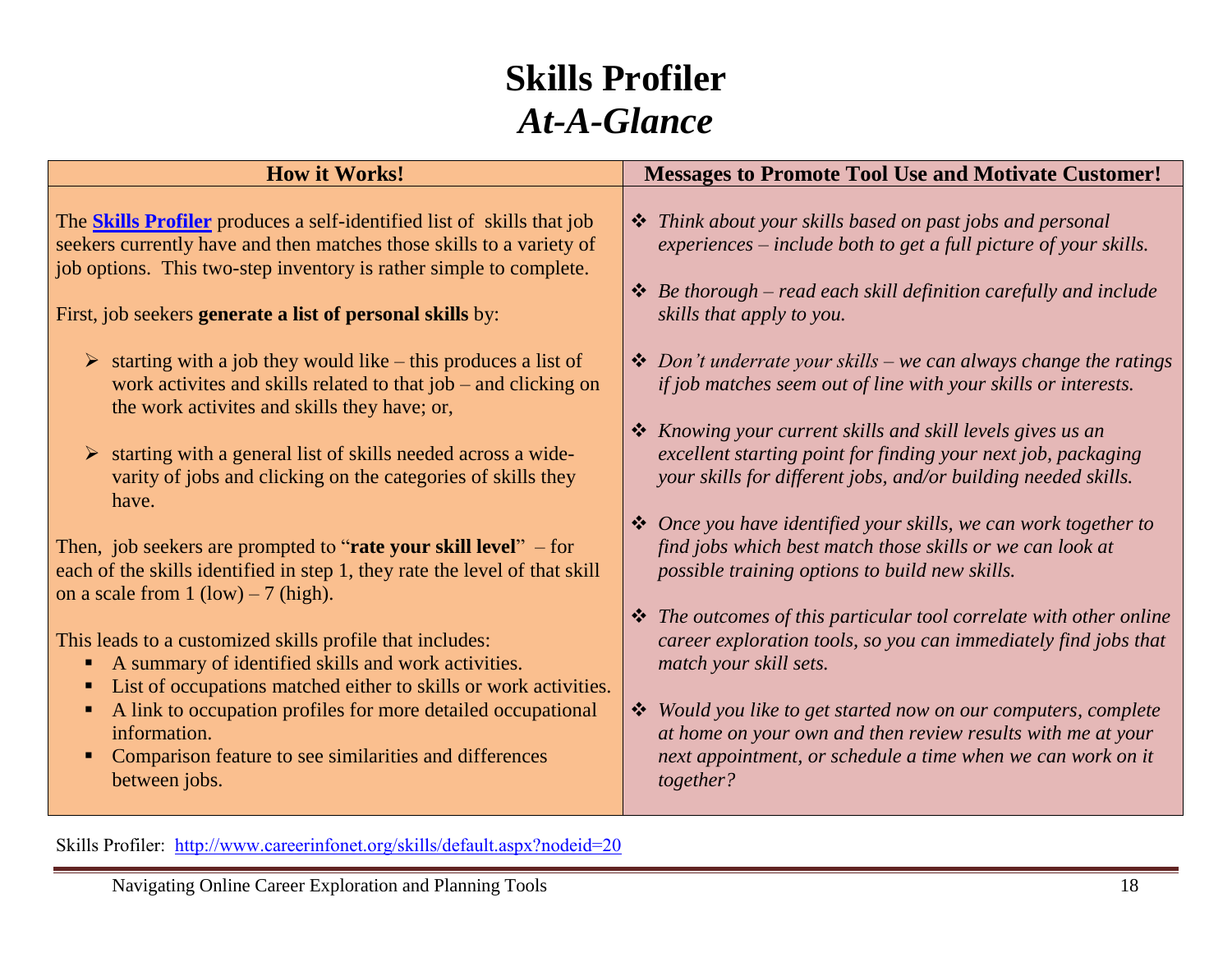#### **Interest Profiler** *At-A-Glance*

Interest Profiler: <http://www.mynextmove.org/explore/ip>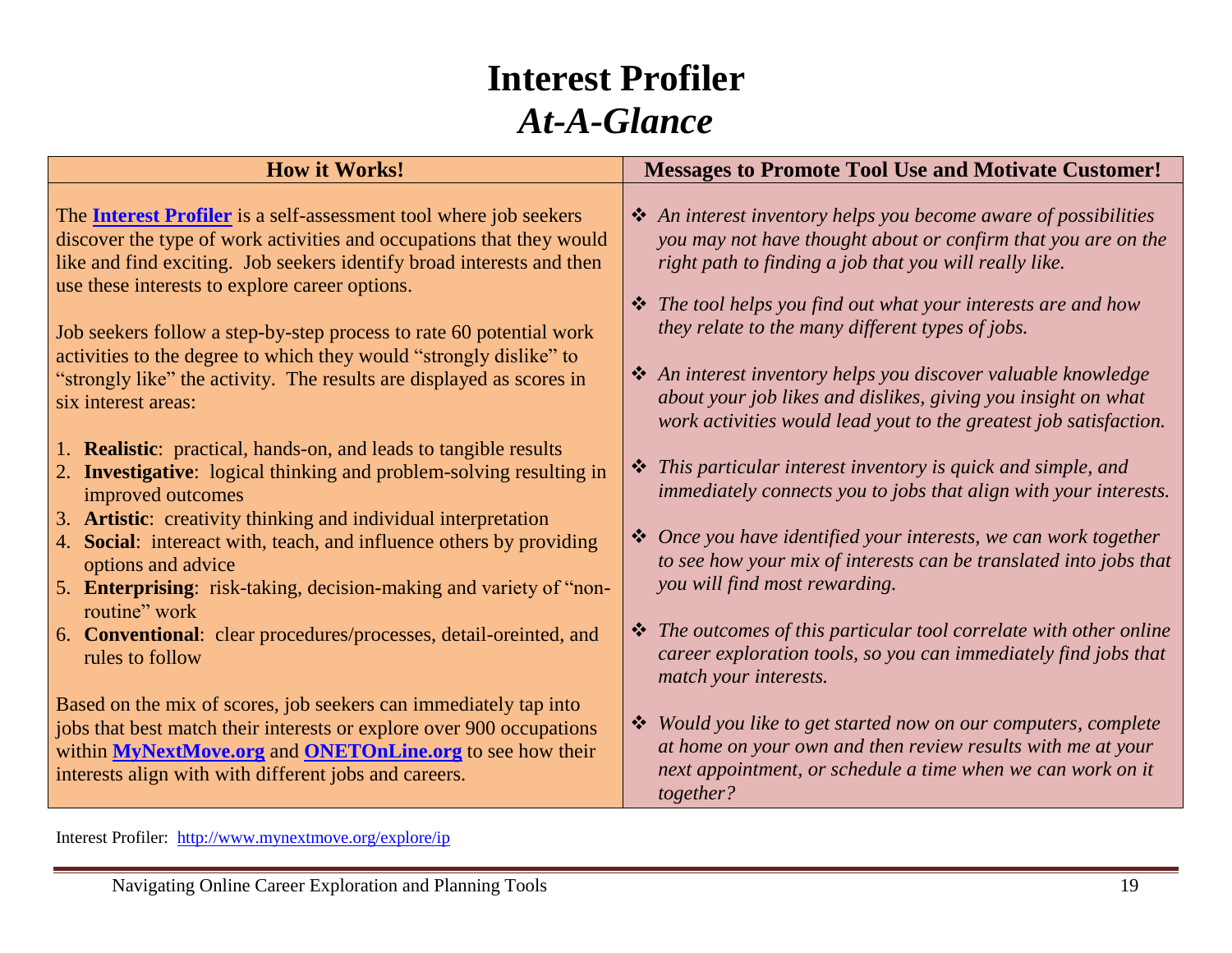#### **Work Importance Locator** *At-A-Glance*

Work Importance Profiler: <http://www.onetcenter.org/WIP.html>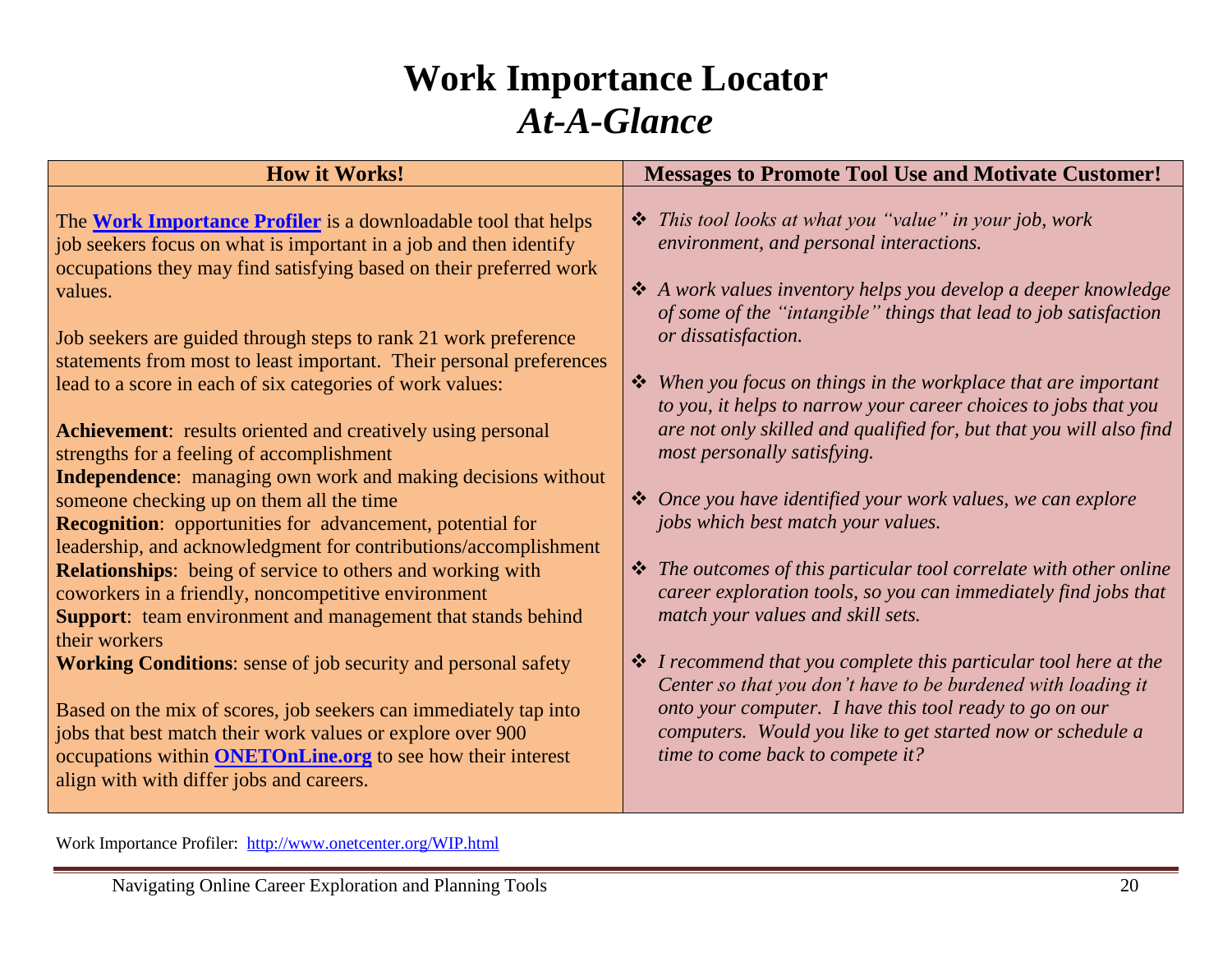#### **Employability Checkup** *At-A-Glance*

| <b>How it Works!</b>                                                                                                                                                                                                                                                                        | <b>Messages to Promote Tool Use and Motivate Customer!</b>                                                                                                                                                                     |
|---------------------------------------------------------------------------------------------------------------------------------------------------------------------------------------------------------------------------------------------------------------------------------------------|--------------------------------------------------------------------------------------------------------------------------------------------------------------------------------------------------------------------------------|
| The <b>Employability Checkup</b> provides job seekers with a snapshot<br>of career prospects related to specific education, wage and location<br>parameters.                                                                                                                                | <i><b>❖</b></i> The Employability Checkup is a wonderful tool to test out<br>different jobs that you are thinking about to see how your needs<br>compared to each job's outlook.                                               |
| This is a great tool for job seekers to explore labor market outlooks<br>based on different employment criteria such as education levels,<br>wage requirements, location, and job of interest. They just select the<br>information variables they would like to test and the tool creates a | $\triangle$ By investigating several diffent jobs, you will be able to narrow<br>your options and make realistic choices about what jobs or<br>training you may want to pursue.                                                |
| summary comparision report on:                                                                                                                                                                                                                                                              | $\triangleq$ The summary report is based on your results and gives you an<br>easy starting point to more fully investigate your top job                                                                                        |
| $\checkmark$ Occupation Employment Trends: state data on number<br>employed and growth rates                                                                                                                                                                                                | choices.                                                                                                                                                                                                                       |
| $\checkmark$ Industry Employment Trends: national data on number<br>employed and growth rates<br>$\checkmark$ Local Unemployment Rate: local rate compared to national                                                                                                                      | ❖ This tool is also useful during your career exploration process<br>to ensure your decisions are leading to what you really want in<br>your next job.                                                                         |
| rate                                                                                                                                                                                                                                                                                        |                                                                                                                                                                                                                                |
| $\checkmark$ State Unemployment Rate: state rate compared to national rate<br>$\checkmark$ Education: identified level compared to required level<br>$\checkmark$ Wage: desired wage compared to actual wage                                                                                | $\mathbf{\hat{\cdot}$ You may want to print the summaries of your top choices so<br>that you and I can discuss your next steps for exploring that<br>career or tapping into training to better prepare you for that<br>career. |
| This snapshot of employment outlook also summarizes the pluses                                                                                                                                                                                                                              |                                                                                                                                                                                                                                |
| and minuses of a career choice that the job seekers can then use to<br>direct them further down their career path.                                                                                                                                                                          | ❖ Would you like to get started now on one of our computers,<br>complete at home on your own and then review results with me<br>at your next appointment, or schedule a time when we can<br>work on it together?               |

Employability Checkup: [http://www.careerinfonet.org/employabilitycheckup/emp\\_ask.asp?nodeid=15](http://www.careerinfonet.org/employabilitycheckup/emp_ask.asp?nodeid=15)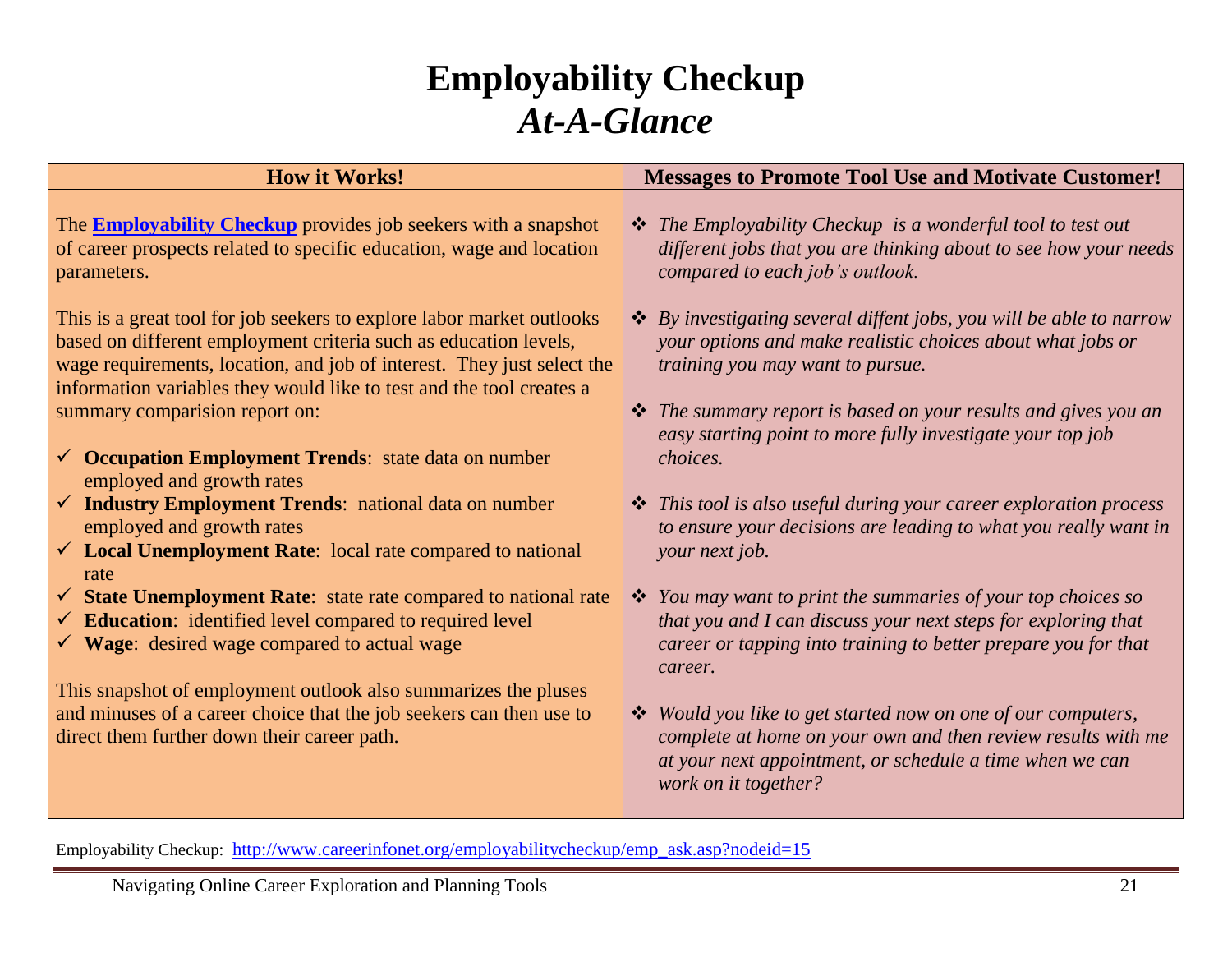## **Process and Tools in Action**

#### **Highlighting information on the one-page staff cheat sheets:**

- **Navigating Martin's Job Transition** (page 23)
- **Navigating Natasha's Labor Market Re-entry** (page 2)
- **Navigating Isaac's Career Advancement** (page 25)

#### **Anita reinforces her main ideas by presenting these talking points:**

- $\Box$  To show you how I pull together all these pieces career exploration and planning as a service, my service planning process, my strategy to segment the customer pool, and the use of the electronic tools – I have illustrated how three of my recent dislocated works and I navigated their career transition process.
- $\Box$  These roadmaps, of course, do not capture all the details and nuances of working with a customer, but they do provide a snapshot of my strategies and how I use electronic career exploration and planning tools with my customers.
	- $\checkmark$  Three different customers
	- $\checkmark$  Applying consistent decision-making processes
	- $\checkmark$  Tapping into a variety of electronic tools
	- $\checkmark$  Resulting in three unique paths to success!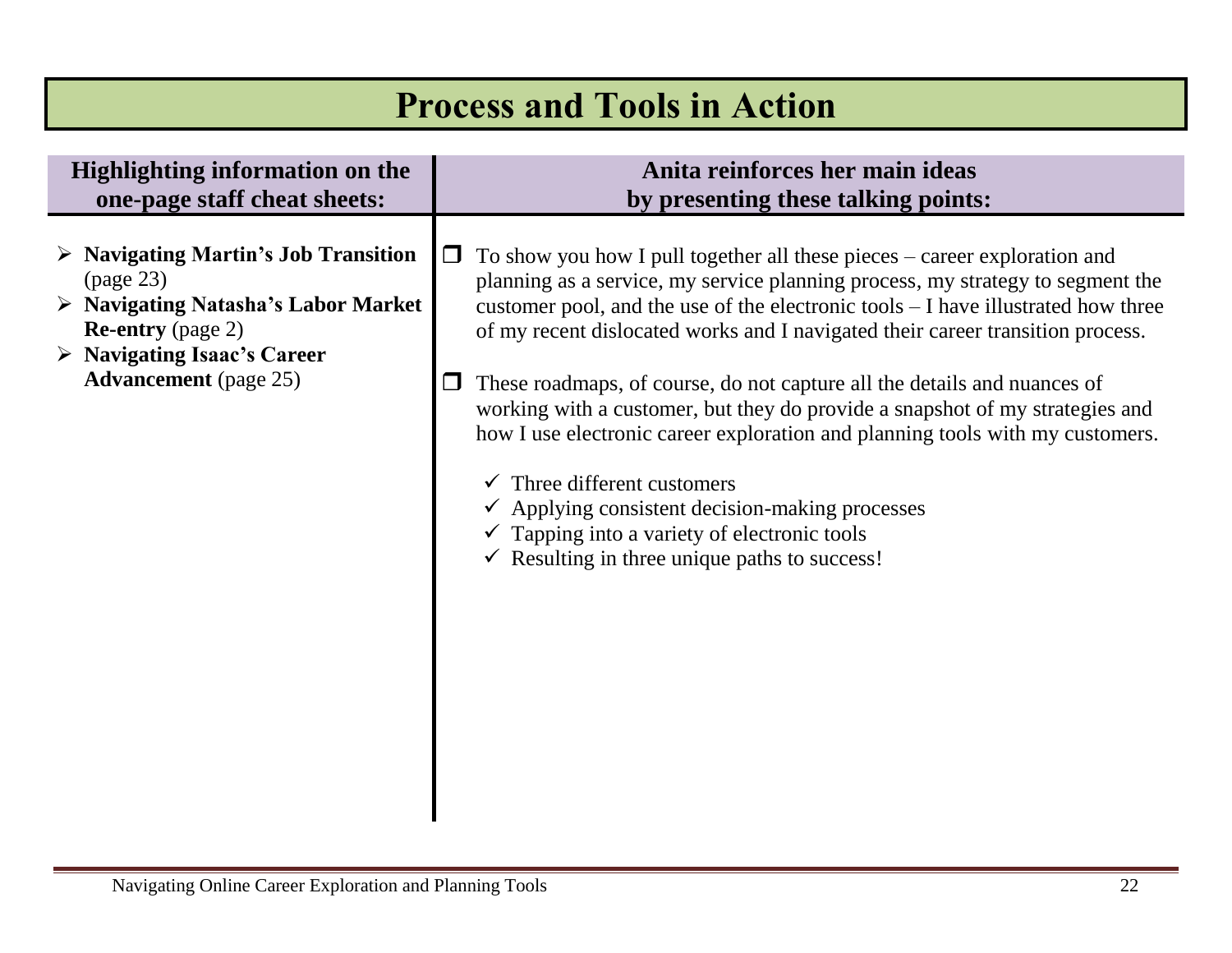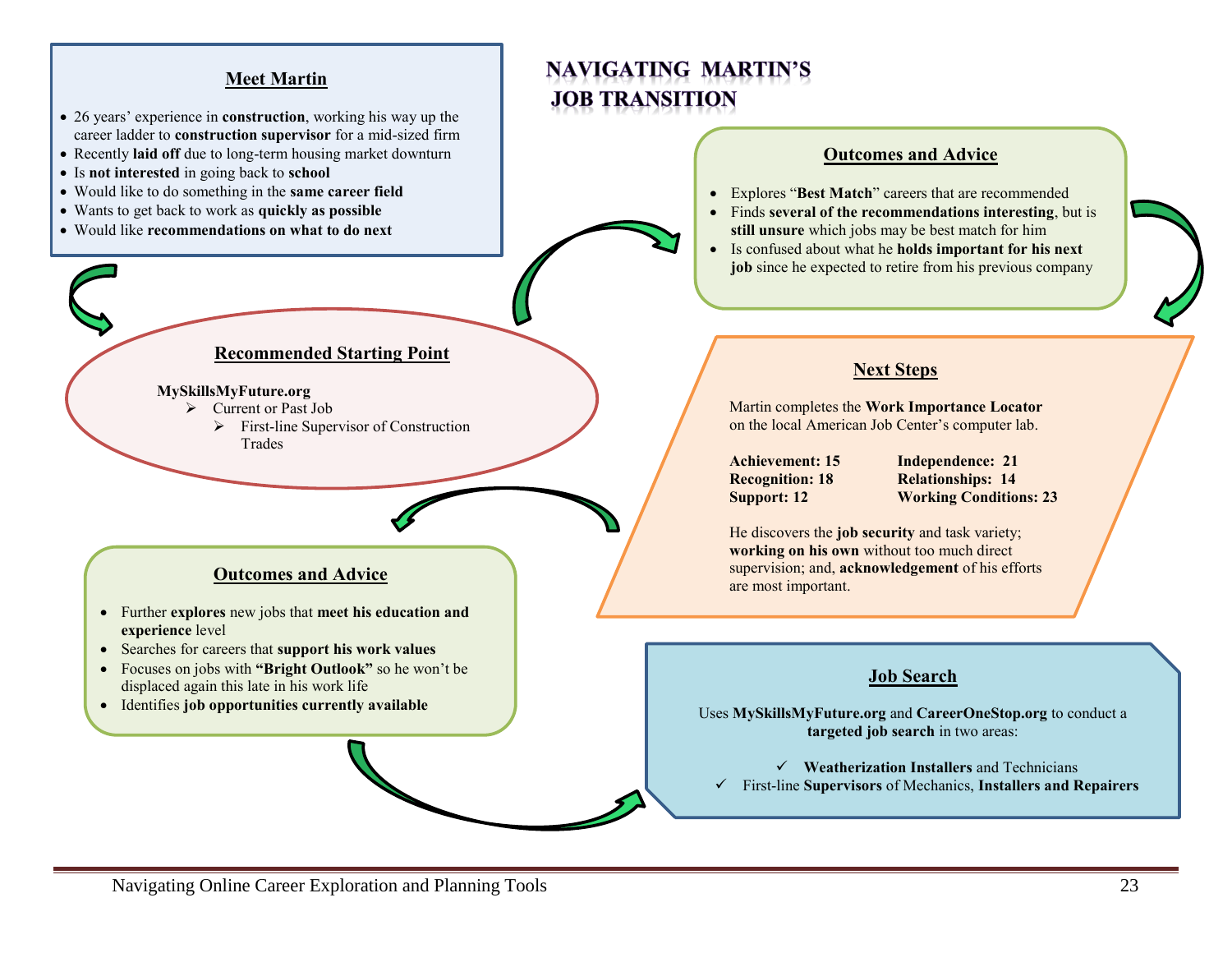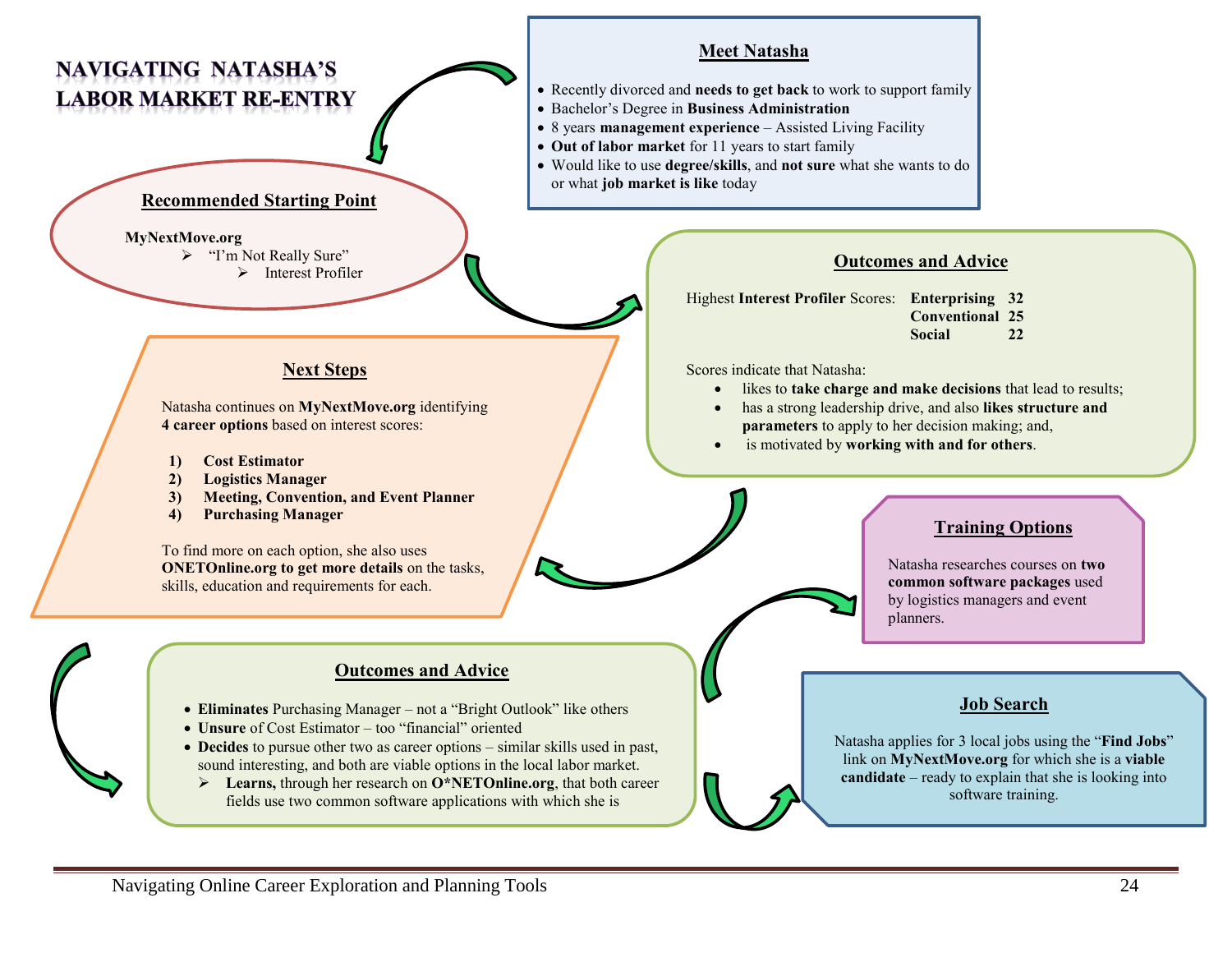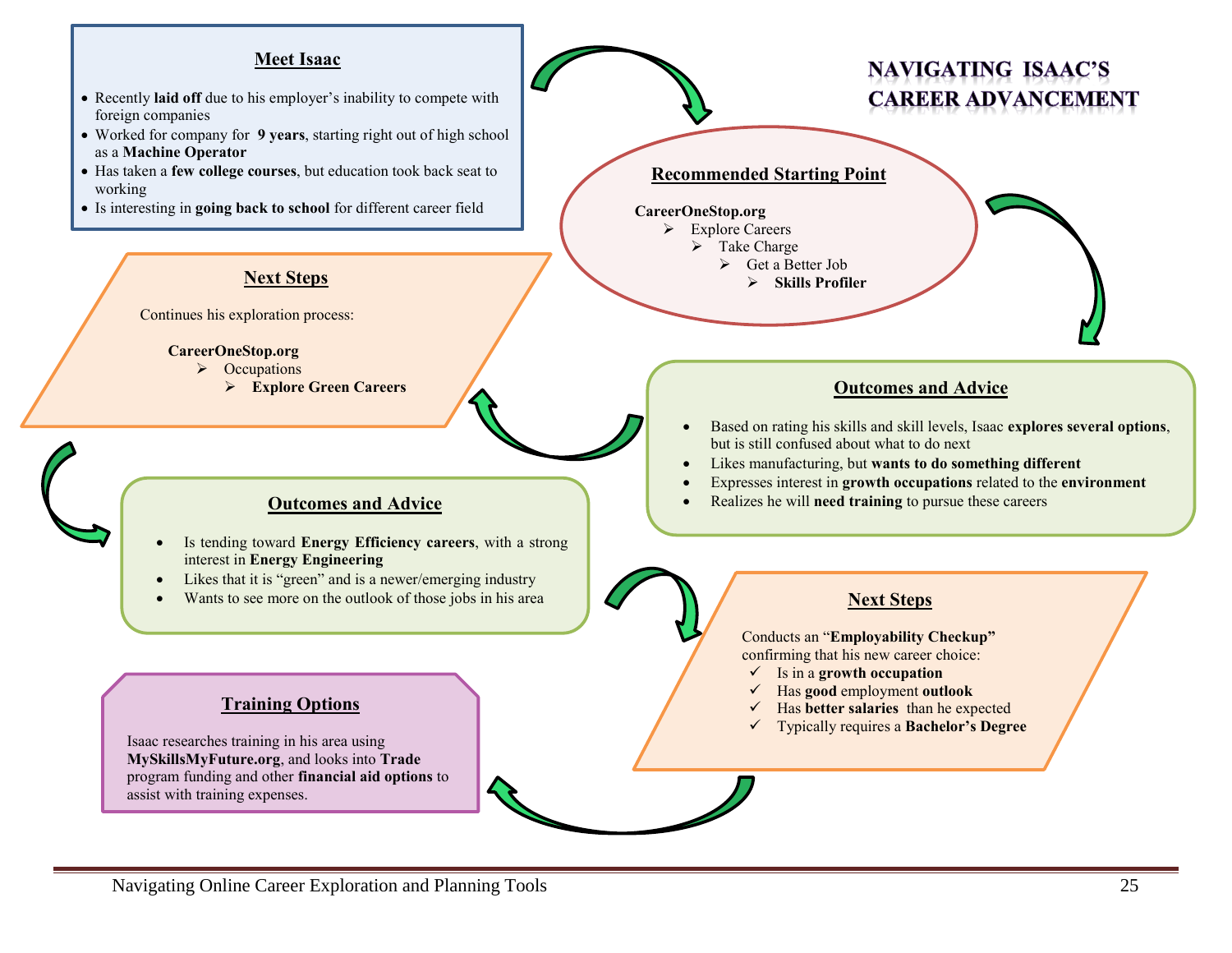# **Building Your Knowledge! Increasing Your Confidence!**

| <b>Highlighting information on the</b>                                        | Anita reinforces her main ideas                                                                                                                                                                                                                                                                                                                                                                                                                                                                                                                                                                                                                                                                                                                                                                                                                                                                                                                                                                                                                                                                                                                                                                                                                                                                                                                                                                |
|-------------------------------------------------------------------------------|------------------------------------------------------------------------------------------------------------------------------------------------------------------------------------------------------------------------------------------------------------------------------------------------------------------------------------------------------------------------------------------------------------------------------------------------------------------------------------------------------------------------------------------------------------------------------------------------------------------------------------------------------------------------------------------------------------------------------------------------------------------------------------------------------------------------------------------------------------------------------------------------------------------------------------------------------------------------------------------------------------------------------------------------------------------------------------------------------------------------------------------------------------------------------------------------------------------------------------------------------------------------------------------------------------------------------------------------------------------------------------------------|
| one-page staff cheat sheet:                                                   | by presenting these talking points:                                                                                                                                                                                                                                                                                                                                                                                                                                                                                                                                                                                                                                                                                                                                                                                                                                                                                                                                                                                                                                                                                                                                                                                                                                                                                                                                                            |
| $\triangleright$ Build Your Knowledge! Increase<br>Your Confidence! (page 27) | $\triangle$ The world of work is ever-changing – for job seekers and for us!<br>• Many of the dislocated workers that we serve must gain new skills to bridge their skills<br>gaps. We, too, must continue to learn new things and grow new skills to keep our<br>competitive edge and enhance our value to our customers.<br>• Just as I do with my customers, I want to give you a few recommendations (personal<br>first steps or next steps) so that you can build your skills for using electronic career<br>exploration and planning tools.<br>1. Learn more about these electronic tools by tapping into resources at three<br>wonderful e-learning sites created for workforce professionals $- O*NET$<br>Academy, Workforce3One and O*NET Resource Center.<br>$\checkmark$ I use these sites regularly and highly recommend them to you.<br>$\checkmark$ I have created a starter list of related resources – all directly linked to take you<br>right to the learning materails.<br>2. Familiarize yourself with how each of the tools works $-$ go to each of the tools;<br>poke around to see what each does; test run the tools for yourself; take the<br>inventories.<br>3. Practice using these tools with your next five customers – promote the use of one<br>tool to each customer and recommend at least one specific activity for them to<br>complete and review with you. |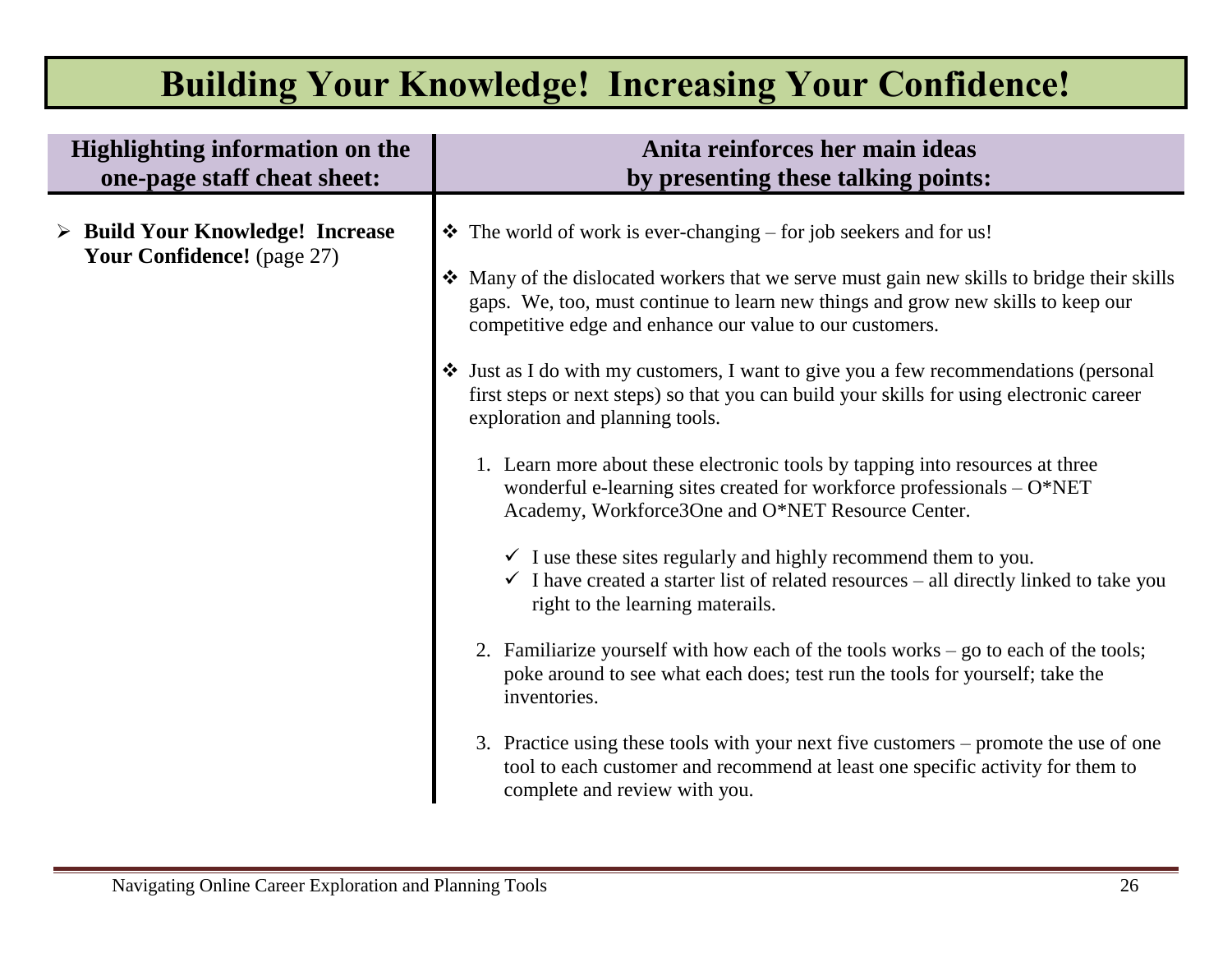#### **Build Your Knowedge! Increase Your Confidence!**

The following websites containing webinars, courses, materials, podcasts and more are designed for workforce professionals. As a case manager you should visit these valuable resources often and tap into the many learning opportunities.

| <b>ONETAcademy.org</b>                                                                                                | <b>Workforce3One.org</b>                                                                                                                    |
|-----------------------------------------------------------------------------------------------------------------------|---------------------------------------------------------------------------------------------------------------------------------------------|
| <b>Recommended Resources:</b>                                                                                         | <b>Recommended Resources:</b>                                                                                                               |
| <b>Introducing My Next Move:</b><br>http://www.onetacademy.org/view/4011108860755498441/info                          | <b>Career One Stop</b><br>https://www.workforce3one.org/view/3001205568622303690/info                                                       |
| O*NET and My Next Move:<br>http://www.onetacademy.org/ws/www/Folders/3001110258120612047/                             | <b>Worker Reemployment Portal on Career One Stop</b><br>https://www.workforce3one.org/view/3001205569189045405/info                         |
| Overview of the O*NET Career Exploration Assessment Tools<br>http://www.onetacademy.org/view/3001024772994029416/info | <b>My Next Move</b><br>https://www.workforce3one.org/view/3001205569677831751/info                                                          |
| O*NET Career Exploration Tools Overview<br>http://www.onetacademy.org/view/3001024769922479043/info                   | <b>My Skills My Future</b><br>https://www.workforce3one.org/view/3001103836617055113/info                                                   |
| Using O*NET to Identify Bright Outlook Occupations<br>http://www.onetacademy.org/view/3001100562805029083/info        | <b>Effective Use of Assessment Tools</b><br>https://www.workforce3one.org/command/view.aspx?look=5000723<br>343405970121&mode=info&pparams= |
| O*NET's Role in America's Career One Stop<br>http://www.onetacademy.org/view/3001030252103403015/info                 | <b>ONETCenter.org</b>                                                                                                                       |
| Value of O*NET for Workforce Development Professionals<br>http://www.onetacademy.org/view/3001024770249316148/info    | <b>Recommended Resource:</b>                                                                                                                |
| <b>My Next Move Desk Aid</b>                                                                                          | <b>Testing and Assessments Guides</b>                                                                                                       |

http://www.onetacademy.org/view/2001113834817523889/info

[O\\*NET Online](http://www.onetacademy.org/view/2001117149348005181/info) Desk Aid http://www.onetacademy.org/view/2001117149348005181/info

[Testing and Assessments Guides](http://www.onetcenter.org/guides.html) http://www.onetcenter.org/guides.html